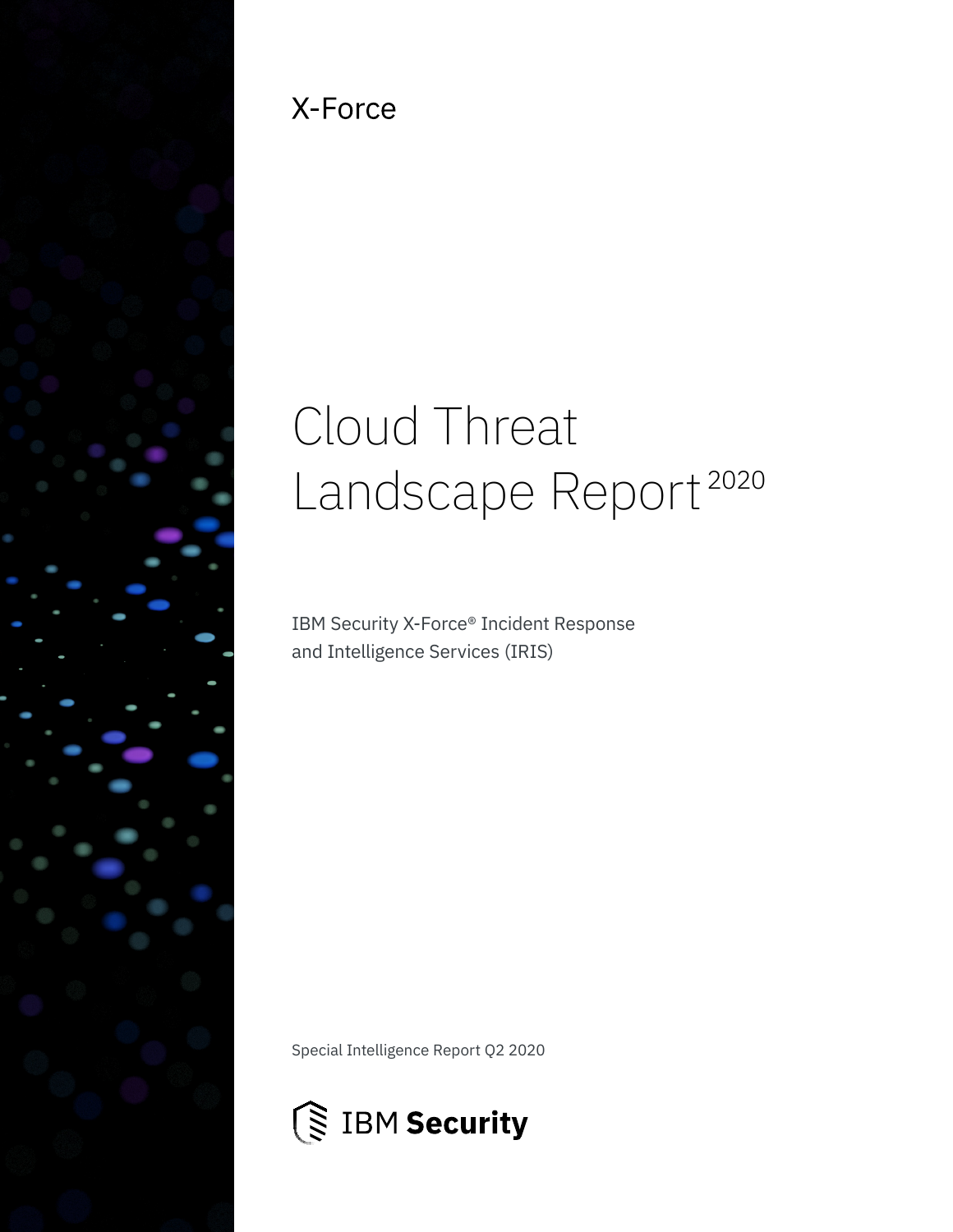### Table of contents

| <b>Introduction</b><br>Key findings                                         | 03<br>04 |
|-----------------------------------------------------------------------------|----------|
| <b>Section 1</b>                                                            |          |
| Cloud computing: significant security benefits, but risks must be addressed | 06       |
| <b>Section 2</b>                                                            |          |
| Who is targeting cloud systems                                              | 08       |
| <b>Section 3</b>                                                            |          |
| How threat actors compromise cloud environments                             | 10       |
| <b>Section 4</b>                                                            |          |
| How threat actors are using the cloud to cause harm                         | 13       |
| <b>Section 5</b>                                                            |          |
| Cloud-native malware and its evolution                                      | 17       |
| <b>Section 6</b>                                                            |          |
| Recommendations to enhance your cloud security                              | 20       |
| <b>Conclusion</b>                                                           | 24       |
| About IBM X-Force                                                           | 24       |
| Endnotes                                                                    | 25       |

 $\widehat{\mathbb{G}}$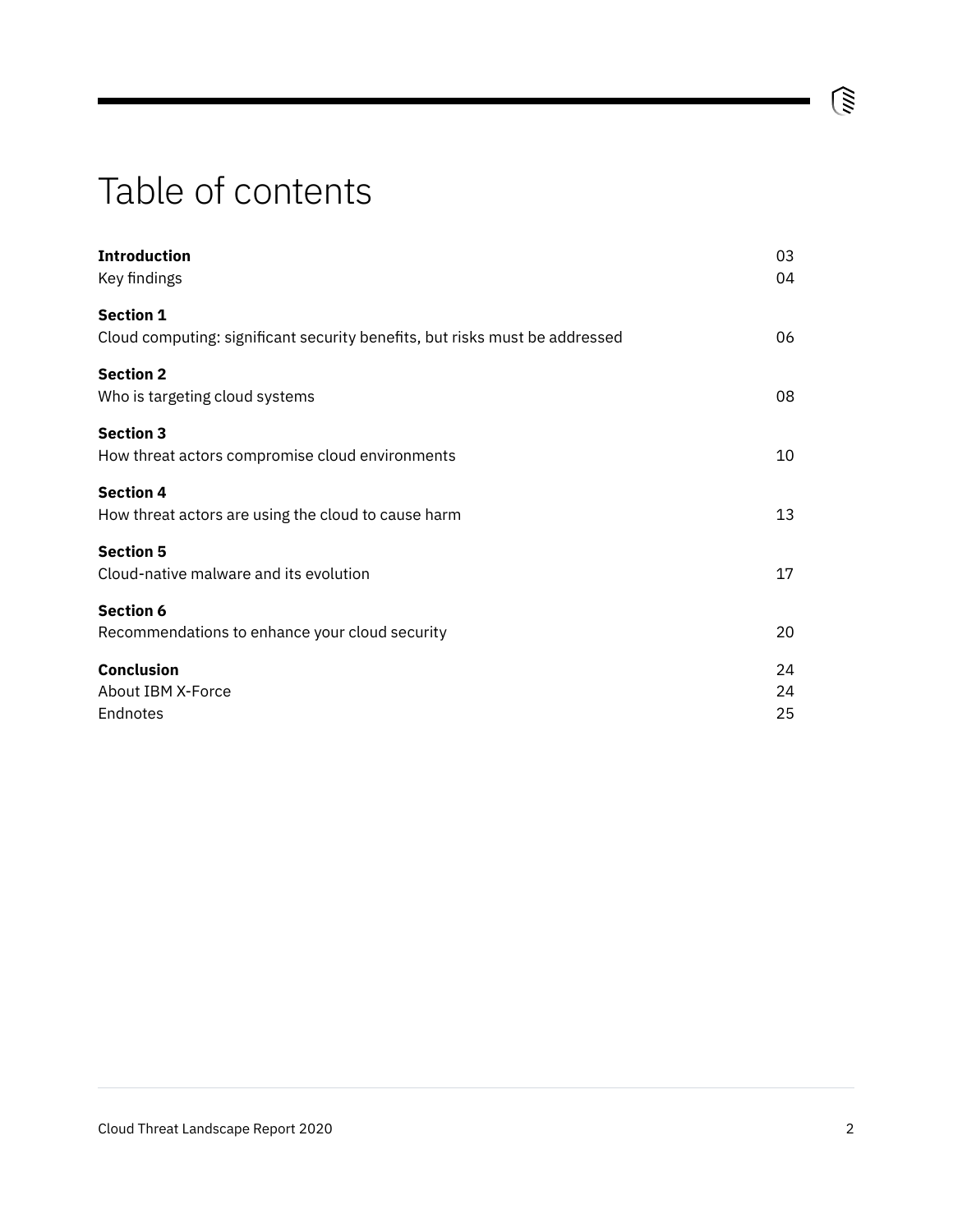<span id="page-2-0"></span>

### Introduction

With organizations increasingly using cloud environments for scaling and accelerating operations, understanding the unique cyber threat landscape of this field is critical. Leveraging IBM's global presence and cloud incident response capabilities, we have conducted an in-depth analysis of cloud-related cybersecurity incidents our team has responded to over the past year in order to discern the top threats in this arena. This paper will dive into what IBM Security sees on the front lines of defending the cloud, including:

- Who is targeting cloud systems
- How we're seeing threat actors access cloud environments
- What threat actors are doing once they have gained access to a cloud environment
- Common shortcomings we observe in cloud security
- Recommendations for improving your organization's cloud security posture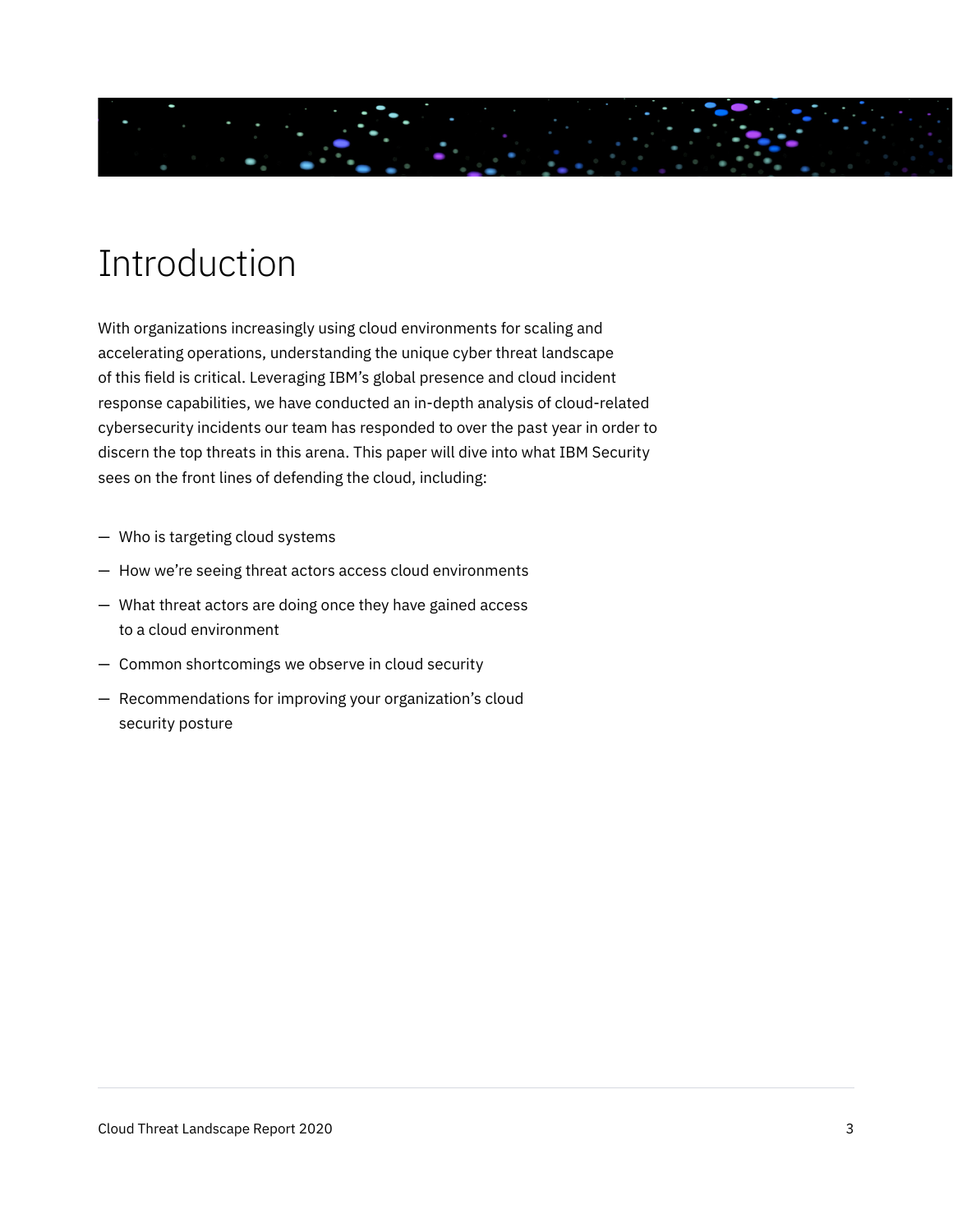### <span id="page-3-0"></span>Key findings

**Financial gain** is the most common motivation of threat actors targeting cloud environments, based on IBM Security Incident Response data collected since 2019.<sup>1</sup>

45%

Bruteforcing and exploitation of cloud applications are the two most common infection vectors, accounting for 45% of the cases examined in this report.

**Data theft**—such as appropriation of personally identifiable information (PII)—is the favored activity of cybercriminals once they penetrate a cloud environment.

>1 billion Misconfiguration of cloud environments<br>Led to over one billion lost records in 20 led to over one billion lost records in 2019.

> **Ransomware** is the most commonly deployed malware in infiltrated cloud environments, accounting for three times as many cases as cryptomining and botnet malware, which follow in second and third place respectively.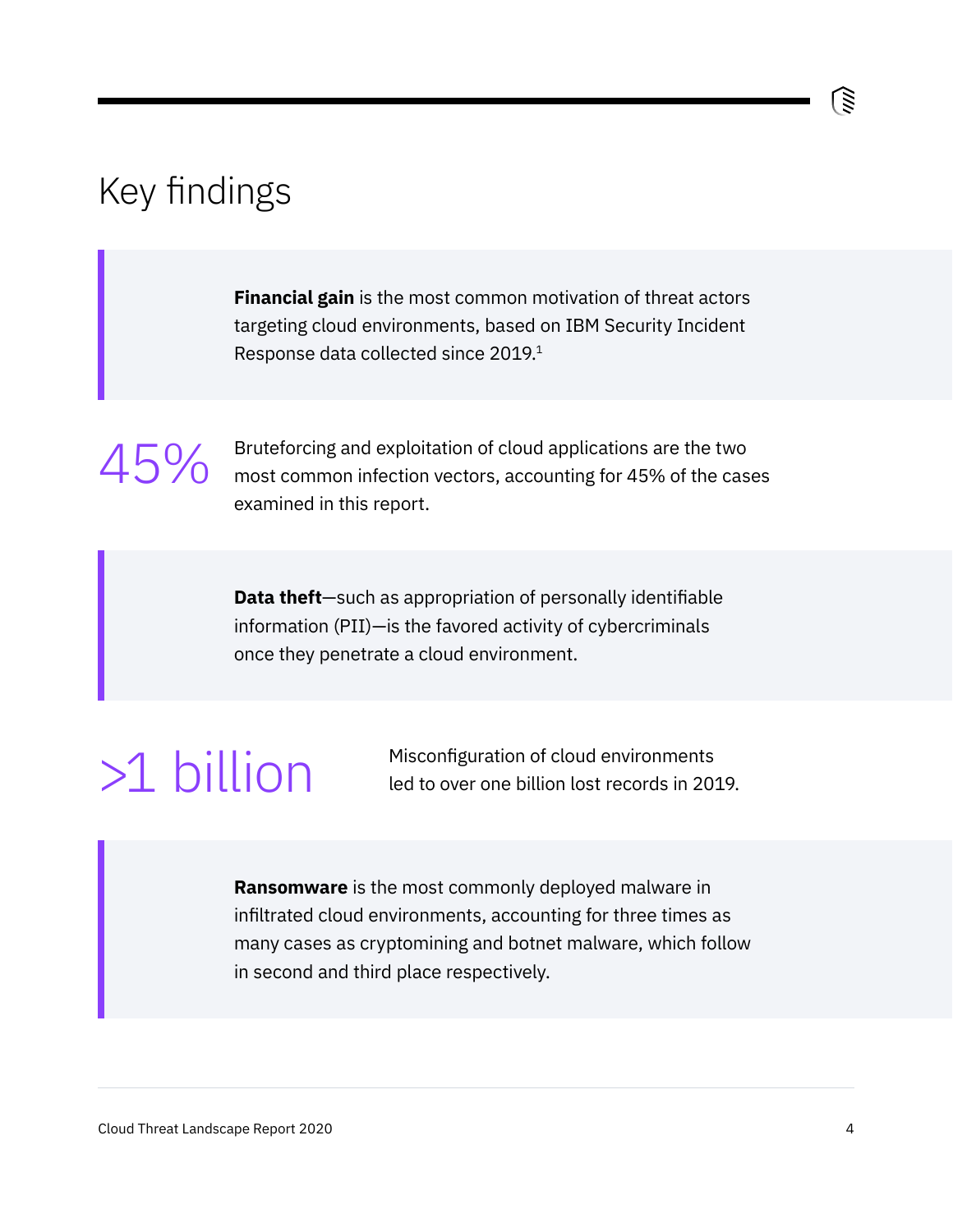### Key findings

**Leveraging cloud platforms** for use as malicious infrastructure is often a favorite ploy of sophisticated threat actors, enabling them to ramp up operations with a single compromise. This has the added appeal of allowing them to minimize their own costs at the expense of their targets and appear to originate from otherwise legitimate sources.

# Losses of >\$50,000/hr

Depending on the organization impacted and the type of applications run in the cloud, infiltration can bring this swift and hefty price tag.

**Redeploy assets, don't reimage them:** Organizations that redeploy assets vs. reimage affected cloud environments are more capable of performing effective forensic investigations, which may prevent subsequent harm to the organization.



**Defense-in-depth is a necessity:** Malware developers, aware of increasing cloud adoption, have begun making malware that disables many common cloud security products, leaving many companies unknowingly vulnerable.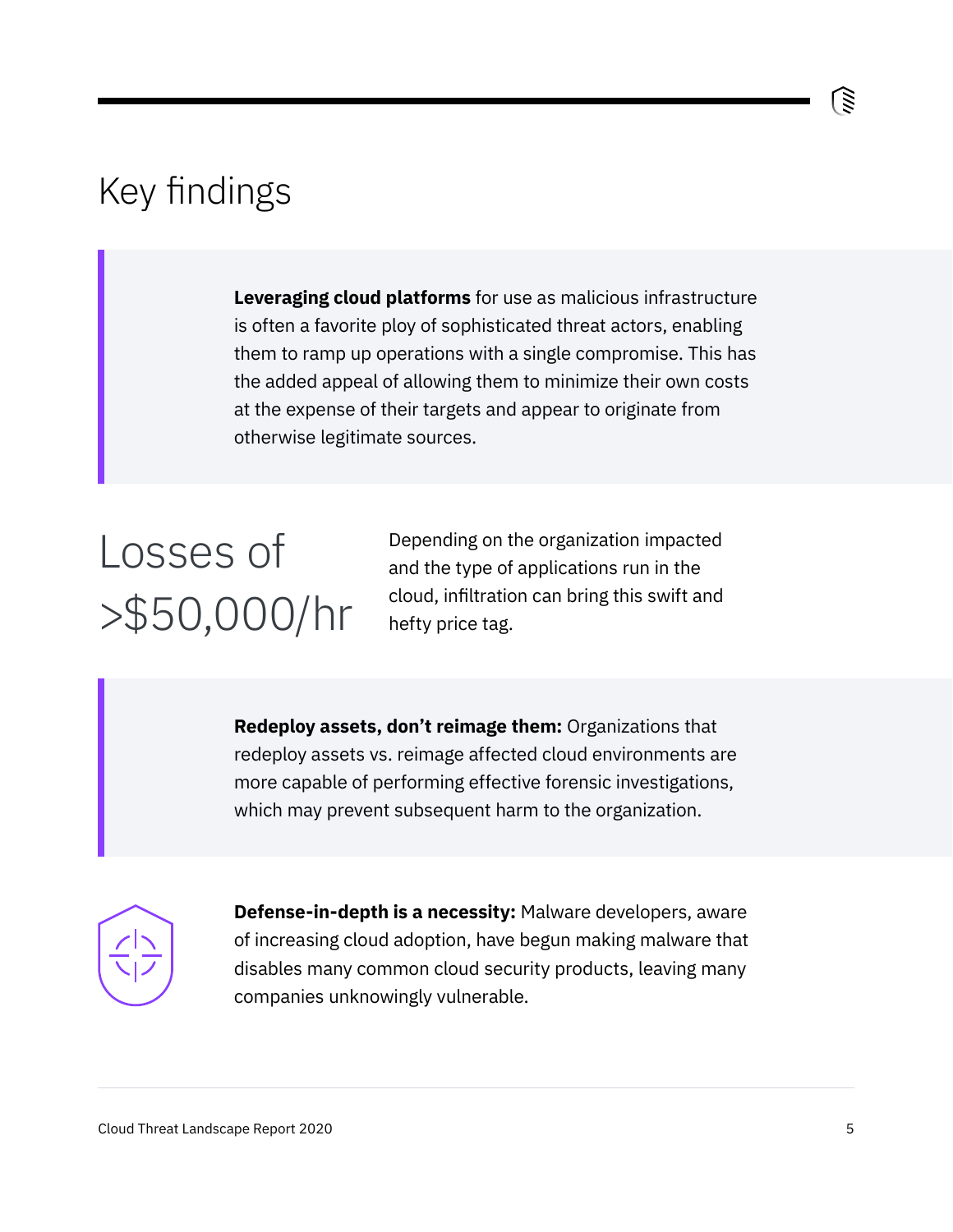## <span id="page-5-0"></span>Cloud computing: significant security benefits, but risks must be addressed

Cloud computing, the delivery of on-demand computing resources over the internet on a pay-per-use basis, provides a host of security benefits to organizations looking to expand their computing capability across the enterprise. While most enterprises today are approximately 20 percent into their transition to the cloud, as companies continue modernizing their core IT infrastructure and moving mission-critical data and apps to the cloud, organizations must also adapt to the unique cybersecurity challenges and opportunities posed by these new hybrid, multi-cloud environments.

There are key terms that need clarification when discussing cloud security, as these terms often come up while organizations work to secure their cloud-based assets.



#### **Public cloud**

A cloud environment hosted external to an organization.

#### **Private cloud**

A cloud environment hosted and maintained within an organization for their private use.



#### **Hybrid cloud**

Having clouds that are integrated and holistically managed — both on- and off-premises and across different clouds.



#### **Containerization**

Containers are an executable unit of software in which application code is packaged, along with its libraries and dependencies, in common ways so that it can be run anywhere, whether it be on desktop, traditional IT, or the cloud.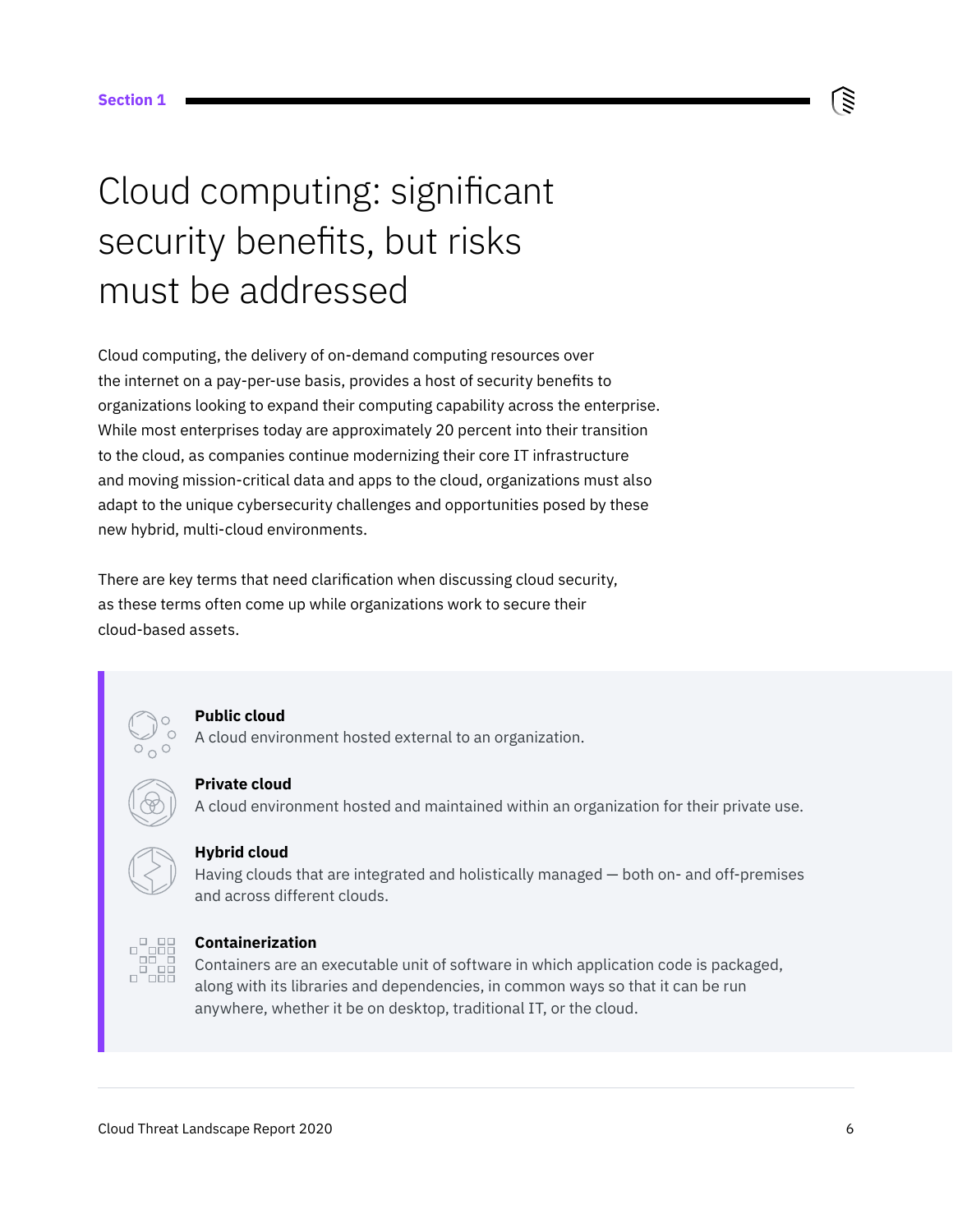Corporate IT environments are getting increasingly complex as businesses incorporate cloud elements and need to manage their hybrid multicloud infrastructure in a way that is simple, consistent and integrated. But the architecture is not where it ends. Security threats inherent to the cloud's hyper-connected nature must be assessed and addressed as data and operations are moved to the cloud. Understanding the cloud security threat landscape can help organizations better protect themselves and prepare for potential security events.

### **Thinking about risk**

As a result of increased cloud integration across enterprises, cloud-to-cloud interactions allow potential infections to spread across an enterprise even faster than on-premise attacks would and the vast amounts of data running in clouds can also increase the amount of data that threat actors could potentially steal. With data breach costs tightly linked with the number of records breached, cloud security incidents can be costly. Another aspect that can quickly add up costs is unauthorized access to cloud assets. Depending on the type of operation being breached, that access can easily generate losses of over \$50,000 within less than one hour.

> losses of >\$50,000 in less than an hour. Unauthorized access to cloud assets can lead to

Clouds are a new era for many organizations and securing them, addressing data privacy concerns, regulation and compliance, all demand a new and adapted approach with best practices that can differ from managing classic IT security.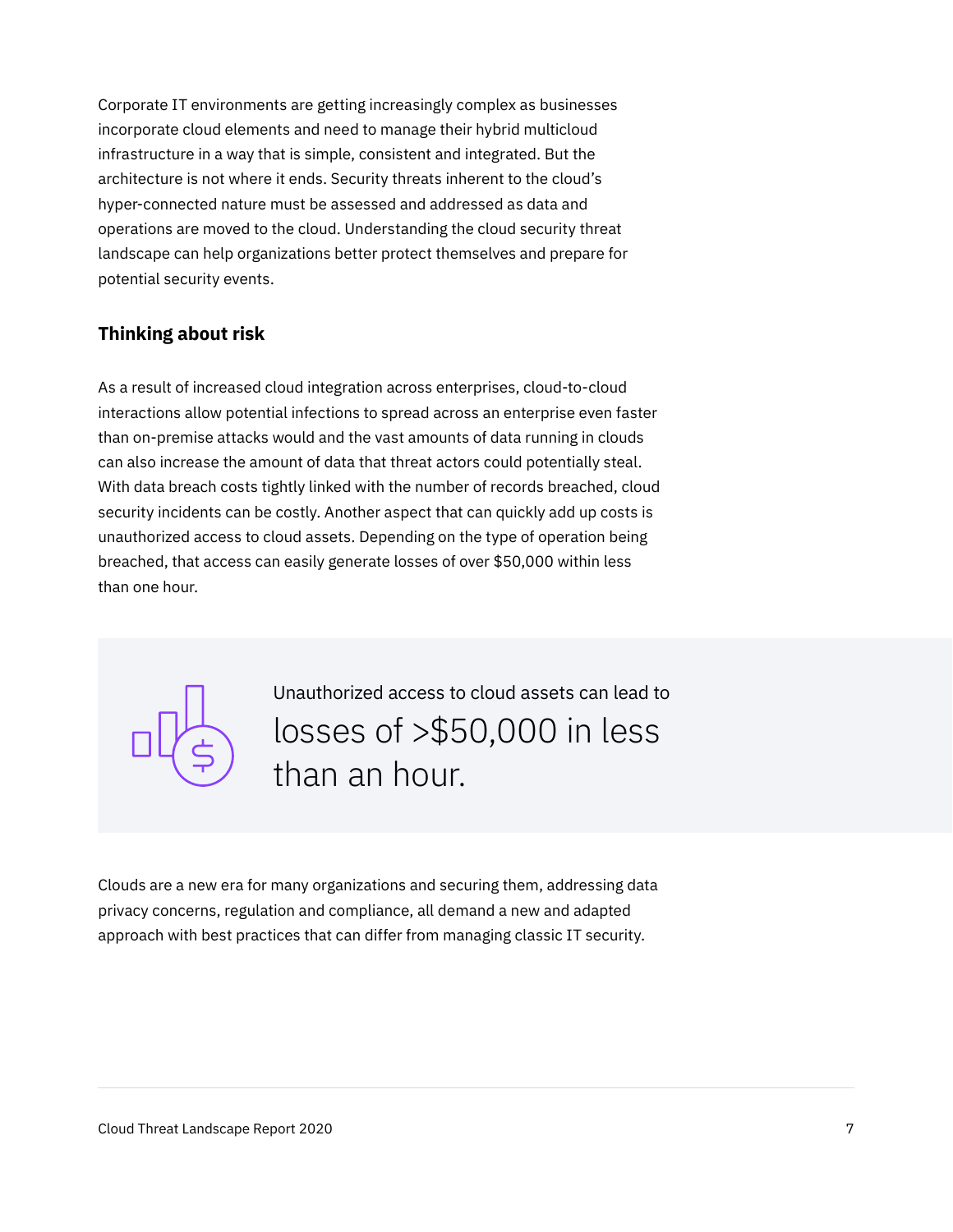### <span id="page-7-0"></span>Who is targeting cloud systems?

IBM Security has observed multiple types of groups targeting cloud systems through our IBM X-Force Incident Response and Intelligence Services (IRIS) incident response team, and working with our colleagues at [DarkOwl](http://darkowl.com/blog-content/darknet-threats-to-cloud-based-platforms-and-applications), we've found even more interested parties on the deep web and dark web. Per our finding, financially motivated criminals are the top threat, but nation state actors are also a persistent risk.



#### **Criminal cloud targeting**

The most frequently observed threat actor category targeting cloud environments was cybercriminals, according to X-Force IRIS incident response data. Financially motivated threat actors were rarely associated with a specific group or organization, but rather simply trying to gain access to cloud assets in opportunistic attacks, oftentimes automating their attempts to cast a wide net. Further research done in collaboration with DarkOwl, a darknet data intelligence company, reveals a thriving market for cloud-targeted services and accounts on underground forums and markets.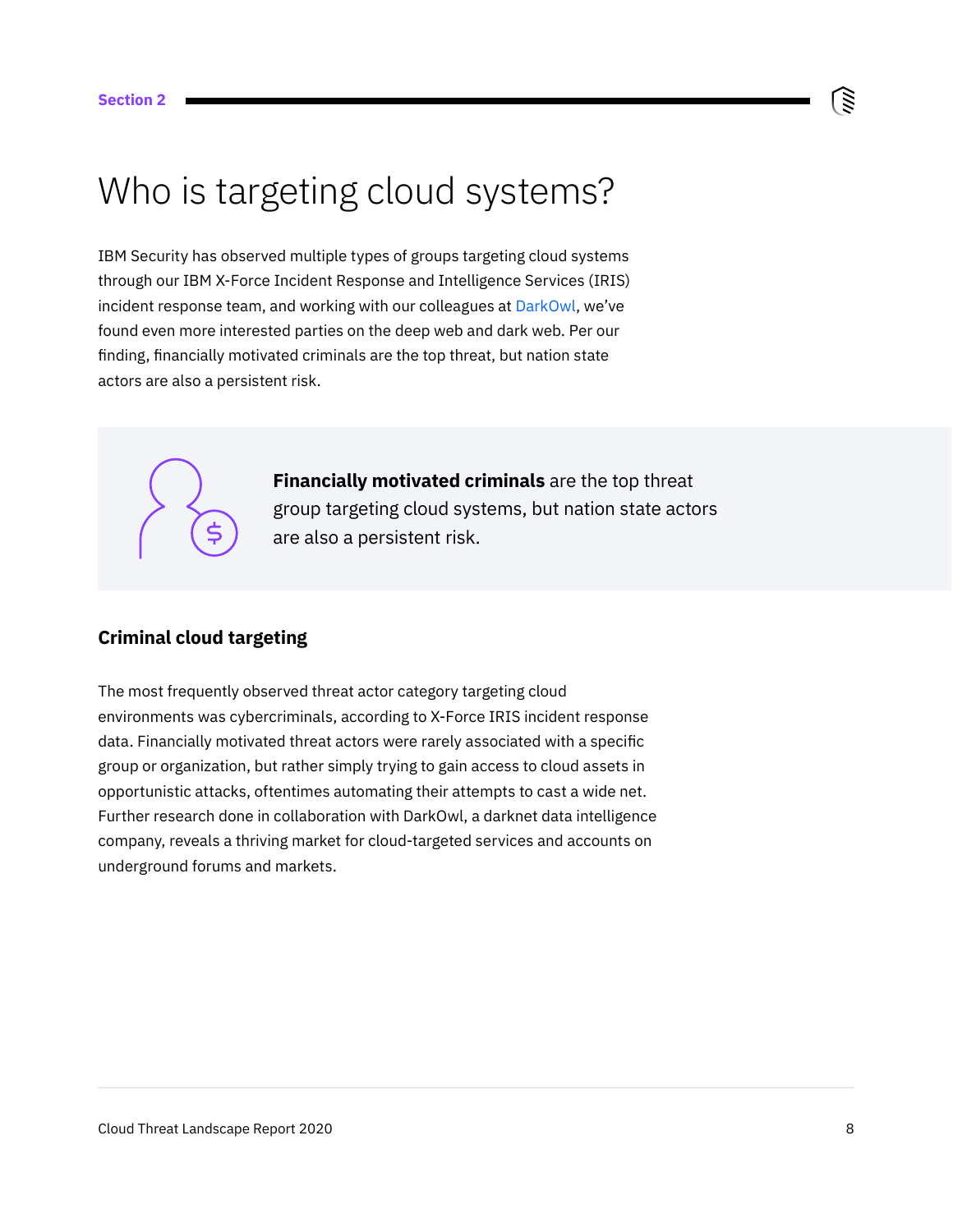Key offerings in the underground ecosystem include cloud service accounts at reduced prices. For example, one Russian-language forum featured vendors offering an unlimited monthly service for a large public cloud service that was cheaper than the public sale price. In another case, a different group of actors was observed selling access keys to another large public cloud service for as little as \$15 each. These types of services can allow threat actors to use cloud infrastructure for their malicious activities under accounts that would otherwise appear legitimate.

Criminals also offer assistance in penetrating specific cloud-hosted accounts. On a platform that connects English and Russian speaking hackers, a user posted a link to a bypass utility to access personal accounts on a large public cloud platform. Another offering detailed the steps for exploiting a public cloud service's ID and included a script the hacker was selling on the forum. Another market offering observed in dark and deep web venues is the sale of cloud computing resources. Cloud provider access is sold to those wanting to host phishing sites, for example. In one case we observed a hacking forum member express their plans to host phishing pages on a public cloud environment that mimicked a product offered by the cloud provider.

Similar to legitimate online learning courses, there are multiple tutorials on how to use cloud computing credits or stolen credit cards to open accounts on popular cloud services, to then use them for malicious purposes.

#### **Nation state attacks**

Nation state threat actors have an established record of targeting cloud environments for financial gain and espionage purposes. Threat groups often target cloud environments extensively in an effort to access connected thirdparty systems.

As more sensitive data moves into cloud environments, we expect espionagefocused threat groups to continue targeting cloud environments to achieve their strategic intelligence objectives.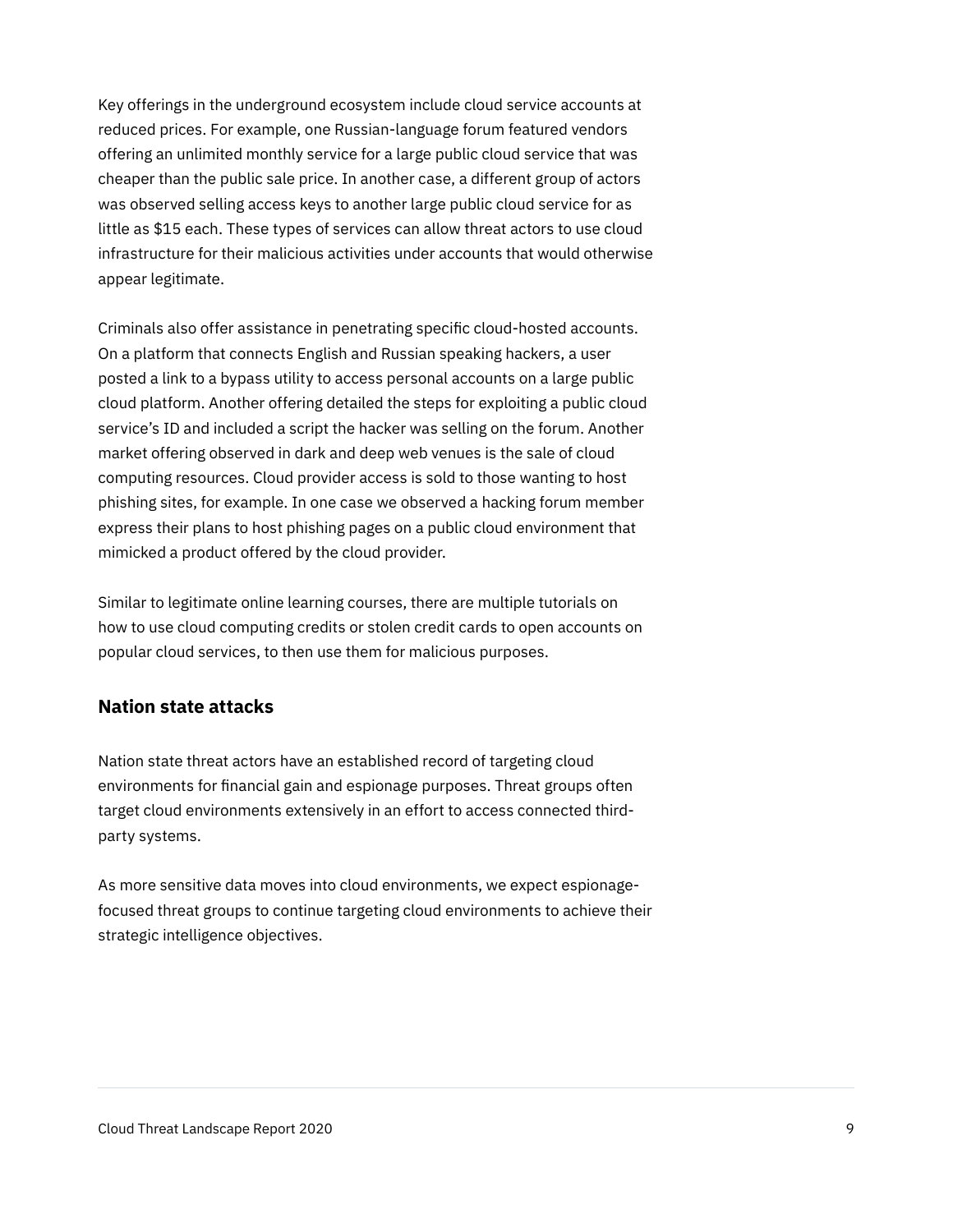### <span id="page-9-0"></span>How threat actors compromise cloud environments

Like any network, cloud environments can be targeted in a variety of ways, some of which are unique to cloud but many of which affect systems across the board.

The IBM Security threat intelligence team leveraged X-Force IRIS's incident response data to find the most common ways we see threat actors targeting cloud environments. In many cases, threat actors use more than one of the following mechanisms to gain, maintain, and spread access, as well as escalate their access permissions inside the same cloud and on potentially connected clouds.

#### **Exploitation of cloud applications**

The most common infection vector we observed in cloud environments from January 2019 to May 2020 was remote exploitation of cloud applications, accounting for 45 percent of the cloud-related cybersecurity events examined. While agile and scalable, cloud-based applications can open up a broad avenue for threat actors. Since these applications are also often necessary for business operations, they are a key target for threat activity.

**Remote exploitation** of cloud environments was the most common infection vector observed, accounting for 45% of<br>cloud-related cybersecurity events we examined.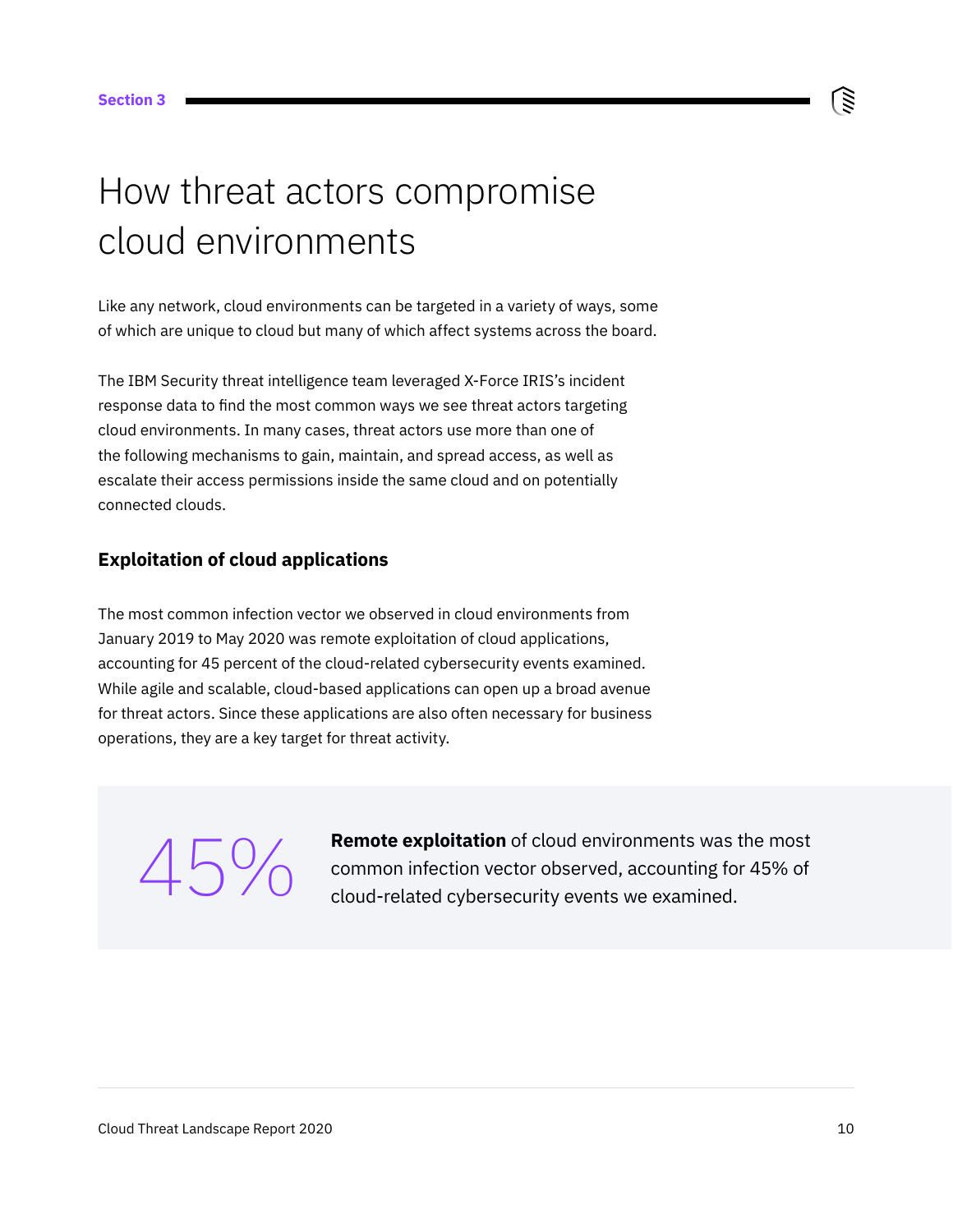Over the past two years, IBM Security has responded to multiple incidents where vulnerable applications were present in the environment but remained undetected. Sometimes that is due to lack of security maturity in the cloud, and often it can also be due to "shadow IT," where an employee goes outside approved channels to use cloud capabilities, opts to use a vulnerable cloud application, and thereby puts the entire environment at risk.

Addressing remote vulnerabilities in cloud environments has been challenging, in part due to the lack of public cataloging of discovered issues. Until 2020, vulnerabilities in cloud products were [outside](https://cloudsecurityalliance.org/blog/2018/08/13/cve-cloud-services-part-1/) the scope of traditional CVEs, meaning that vulnerabilities related to cloud infrastructure were rarely publicly disclosed or recorded over time. As a result, cloud environments may have been more vulnerable than previously realized, harboring a variety of unaddressed issues.

#### **Misconfiguration exploitation**

Based on data from IBM's [2020 X-Force Threat Intelligence Index](https://www.ibm.com/security/data-breach/threat-intelligence?cm_sp=CTO-_-en-US-_-Z81AVOY7), threat actors took advantage of misconfigured cloud servers to siphon over 1 billion records from compromised environments in 2019. Misconfiguration of cloud environments and subsequent data leaks remains one of the greatest sources of record loss across the board and can quickly allow a threat actor to access and steal sensitive information from organizations where that sort of oversight may affect assets in the cloud.

### >1 billion records stolen

Threat actors took advantage of misconfigured cloud servers to siphon over 1 billion records from compromised cloud environments in 2019

[IBM X-Force Threat Intelligence Index](https://www.ibm.com/security/data-breach/threat-intelligence?cm_sp=CTO-_-en-US-_-Z81AVOY7)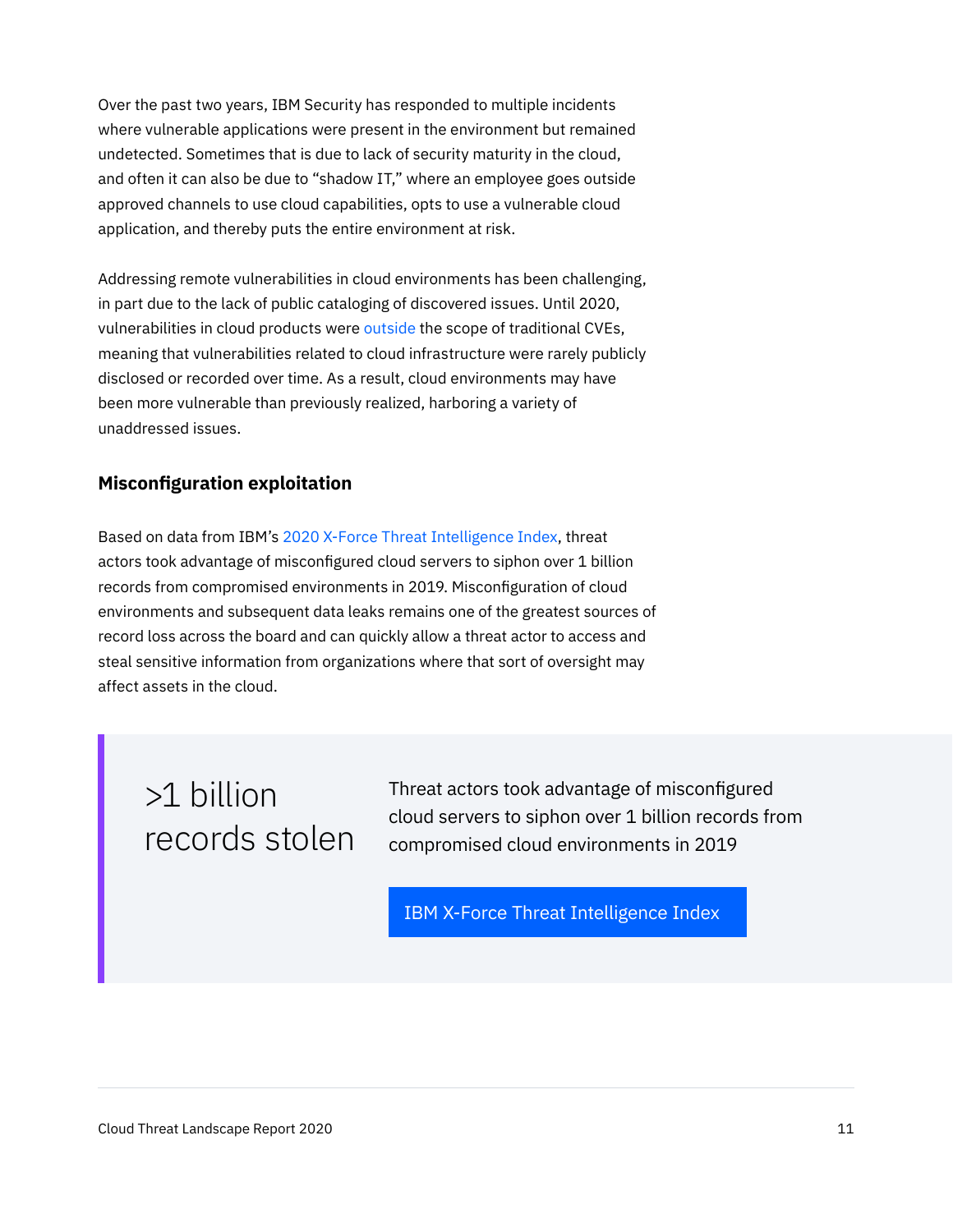#### **Cross-cloud compromise**

Threat actors can sometimes breach cloud environments by infecting one cloud environment, then use the trusted connection to move laterally to other clouds and infect additional environments.

This cross-cloud compromise can be especially insidious, as cloud environments, especially large public clouds, often have high volumes of communication and can make this type of infection more difficult to detect.

In one X-Force IRIS incident response, threat actors were detected when larger than normal amounts of data were observed being transferred between clouds that were designated for different geographies. This type of attack allowed the threat actors to quickly move between large data repositories and cause harm throughout the target's enterprise while evading many detection mechanisms, hiding their activity in the overall operational activity.

#### **Swimming upstream**

In another type of vector, we have observed threat actors attempting to gain privileged access to cloud repositories by getting onto the underlying hardware.

This "[swimming upstream](https://www.wired.com/story/dark-metal-cloud-computers-invisible-malware/)" technique requires threat actors to gain initial access to the cloud environment, then access the underlying host, then down to the management system to move between client environments. Swimming upstream can sometimes mask threat actor activity as legitimate administration, since administration often needs to move data between instances as well, so distinguishing between the two can be complex. This technique was on display when the severe Perfect 10.0 [vulnerability](https://www.forbes.com/sites/zakdoffman/2020/01/30/severe-perfect-100-microsoft-flaw-confirmed-this-is-a-cloud-security-nightmare/#20f11853b4a4) was disclosed in 2020. That flaw allowed for a threat actor to break hardware-based isolation in a cloud environment, making them able to intercept code, manipulate programs, and otherwise affect other users' activities hosted on the same hardware. That flaw was since [fixed](https://threatpost.com/critical-microsoft-remote-desktop-flaw-fixed-in-security-update/148982/).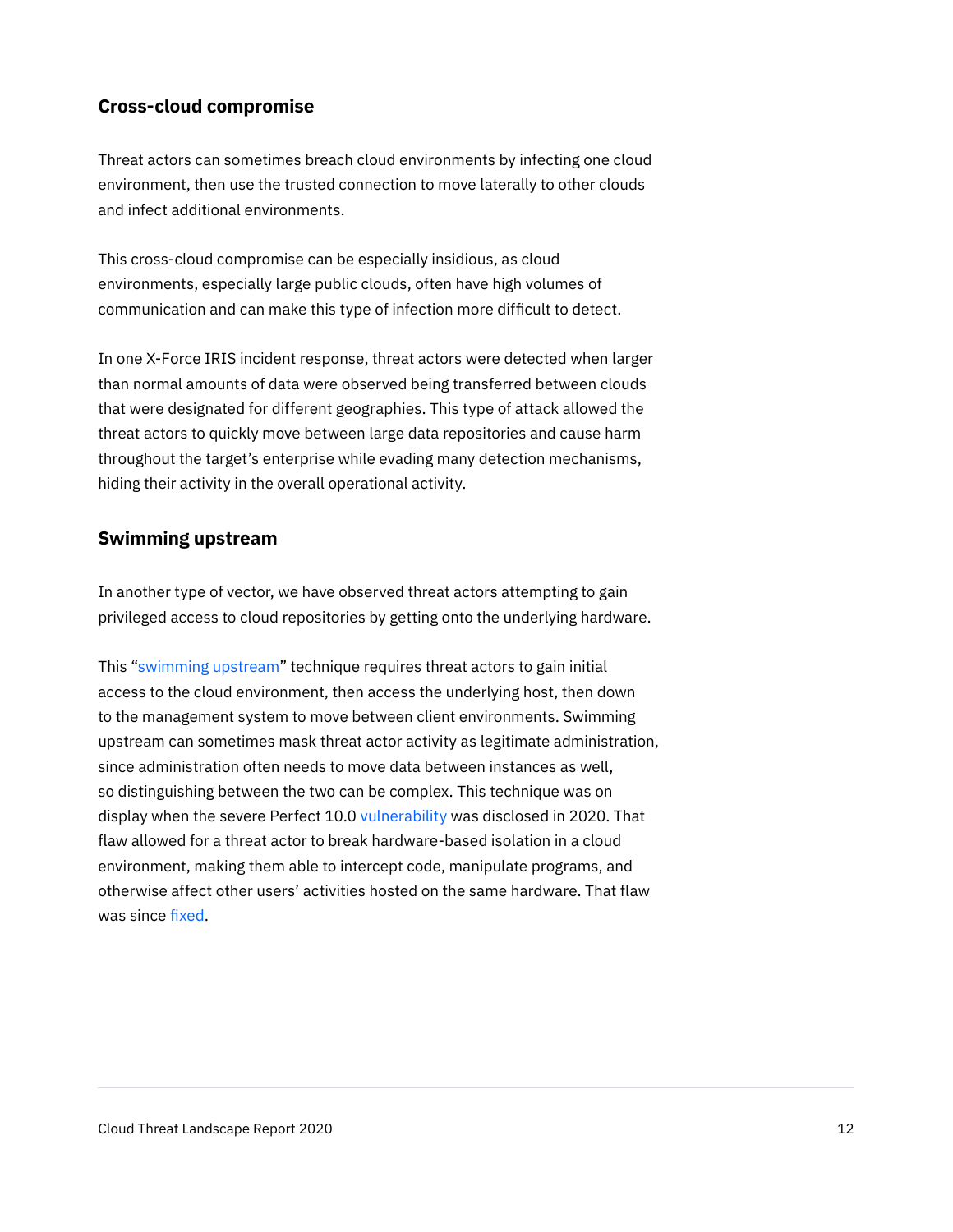### <span id="page-12-0"></span>How threat actors are using the cloud to cause harm

While there are many theoretical techniques to cause harm once in a cloud environment, IBM Security has observed threat actors using a variety of traditional attack tactics to profit from this new technology's increased capabilities.

Ransomware, data theft, and cryptomining lead the way in harming organizations while leveraging clouds. However, hosting malware and scam sites on cloud environments, or leveraging access to worm into other clouds, has enabled actors to cause broader damage outside the organization's own scope, compounding the potential risk to connected parties as well.

#### **Ransomware**

In X-Force IRIS incident response cases we analyzed from 2019 and 2020, ransomware was by far the most common type of malware deployed in the cloud, representing three times as many incidents as any other malware.



### Ransomware was used 3x

as much as any other malware deployed in the cloud, based on IBM incident response cases studied.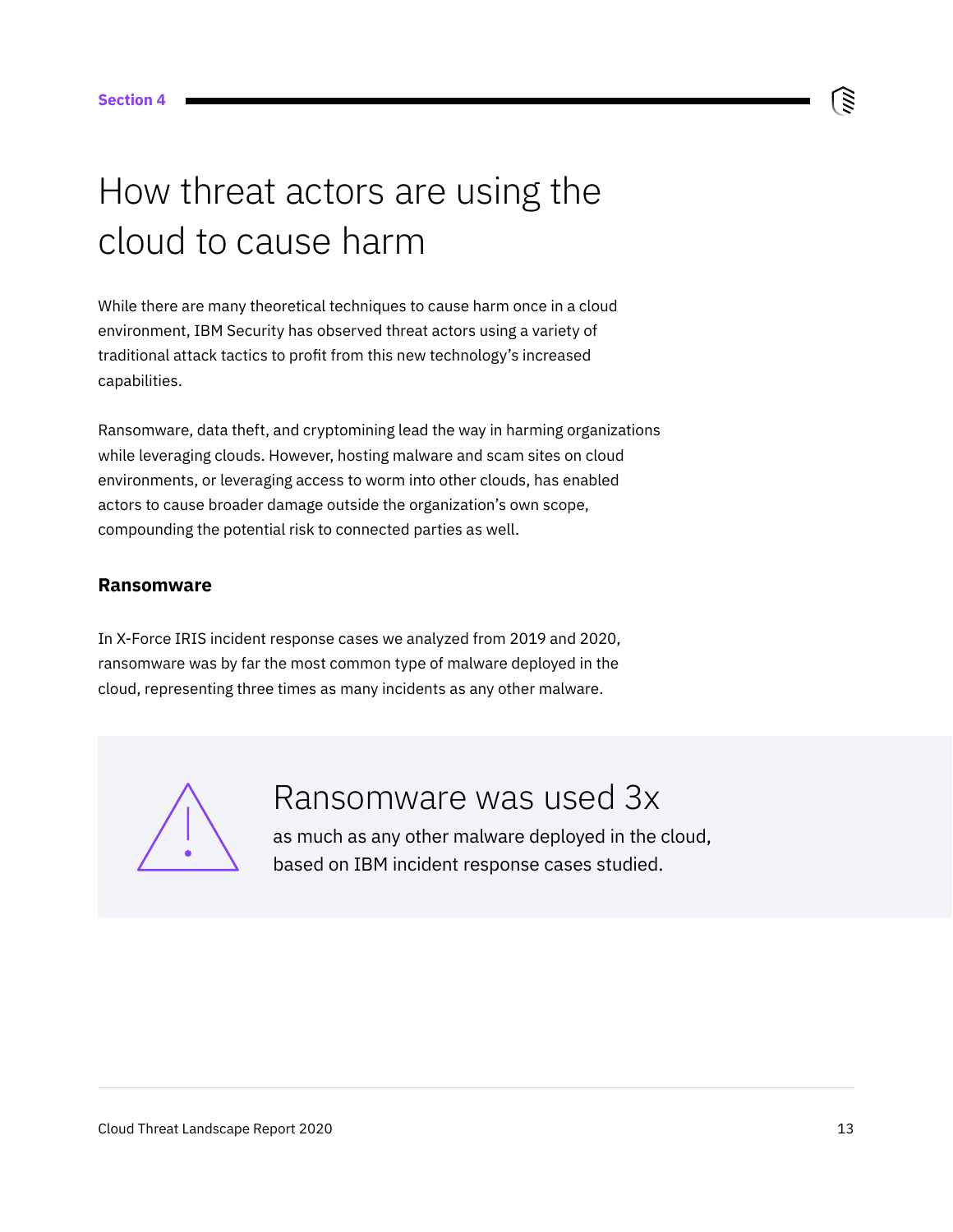Unlike ransomware attacks on traditional networked endpoints, ransomware in the cloud can have a more disruptive impact and cause greater data loss. That can be due to the wider range of operations supported by cloud environments, their potential impact on critical applications, and the sheer amount of data moving through clouds every day.

In a ransomware incident to which X-Force IRIS responded, the infection resulted from a gap in cloud administration responsibilities between the infrastructure provider and their client. That gap potentially allowed the compromise to go undetected longer, increasing the cost to the organization, and highlighting the criticality of defining cloud security roles for both the provider and the client.

#### **Data theft**

Cloud environments host large troves of information, and this data can be stolen by threat actors and sold on underground marketplaces. From incidents that IBM X-Force IRIS has handled, we've seen that the types of data stolen can vary. For example, we observed threat actors stealing sensitive PII, including credit card numbers, from a breach of cloud data. In a different incident, we observed threat actors potentially stealing client-related emails from a compromised cloud.



**Data theft** was the second most common threat activity IBM X-Force observed in breached cloud environments in 2019.

The type of data stolen can vary based on threat actor motivations and sophistication, but in cloud environments, the amount of data available can be much greater, making the potential impact of a breach that much more damaging to the organization.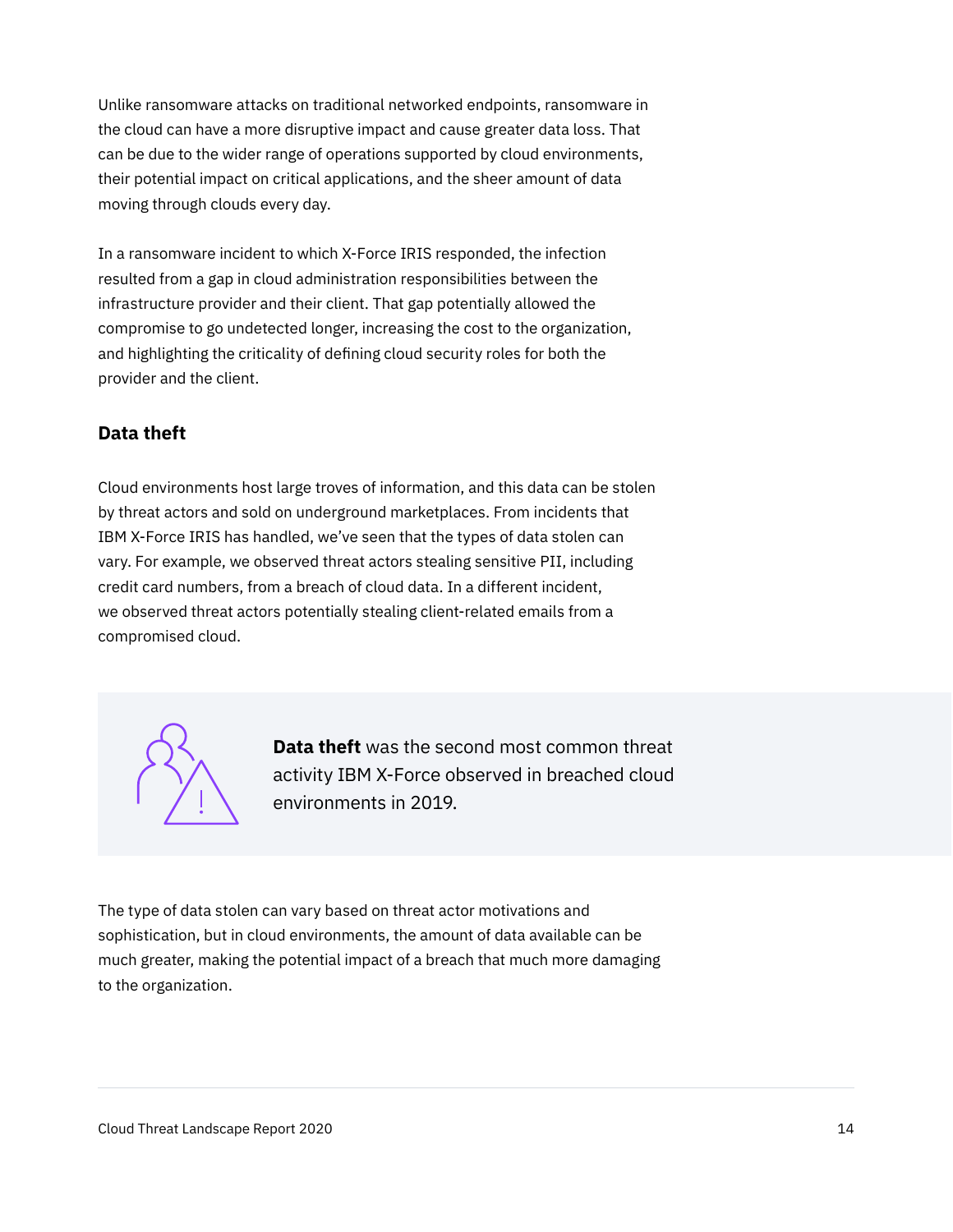#### **Cryptomining**

When it comes to illicit cryptomining threats, especially those leveraging scaled infrastructure like clouds, IBM X-Force IRIS has seen multiple instances of threat actors using cloud environments to mine for cryptocurrency over the last year.

In one case in 2019, X-Force IRIS responded to an incident where a cloud server was infected with a cryptominer that subsequently attempted to spread laterally to connected machines. This sort of compromise can have a few impacts: for onprem cloud environments, the organization can incur increased electricity costs and faster degradation of hardware components as well as performance impact that can be rather meaningful in industries like the financial sector.

With external/public clouds, the organization could face increased charges due to higher data usage or slower response times as processing power is reduced. In all cases, cryptomining is a drain on organizational resources and can hinder business operations.

#### **Hosting malware or malicious sites**

Threat actors can use infected cloud environments to host malware that can subsequently spread onto other environments. For example, in late 2019, criminals were [hosting](https://arstechnica.com/information-technology/2019/12/crooks-host-payment-card-skimming-malware-on-heroku-cloud-platform/) a payment card skimmer on a cloud platform, which was subsequently downloaded onto targeted machines. In another case, threat actors hosted [over 200](https://www.scmagazine.com/home/security-news/malware/cyber-criminals-are-storing-malicious-content-including-malware-and-c2-servers-on-microsofts-azure-cloud-services/) tech support scam sites on one cloud instance, directing users to these sites and using the cloud environment to lend their attack an air of legitimacy.

Hosting malware or malicious sites on cloud environments can help threat actors avoid network blocks by appearing as callouts to legitimate infrastructure. Also, the use of cloud hosting can provide threat actors with a layer of abstraction, making campaign activity more difficult to track. If an organization is unknowingly hosting malware on its cloud, especially for extended periods of time, this can lead to both direct and reputational harm as the organization may lose data itself and also be accused of allowing this activity to persist.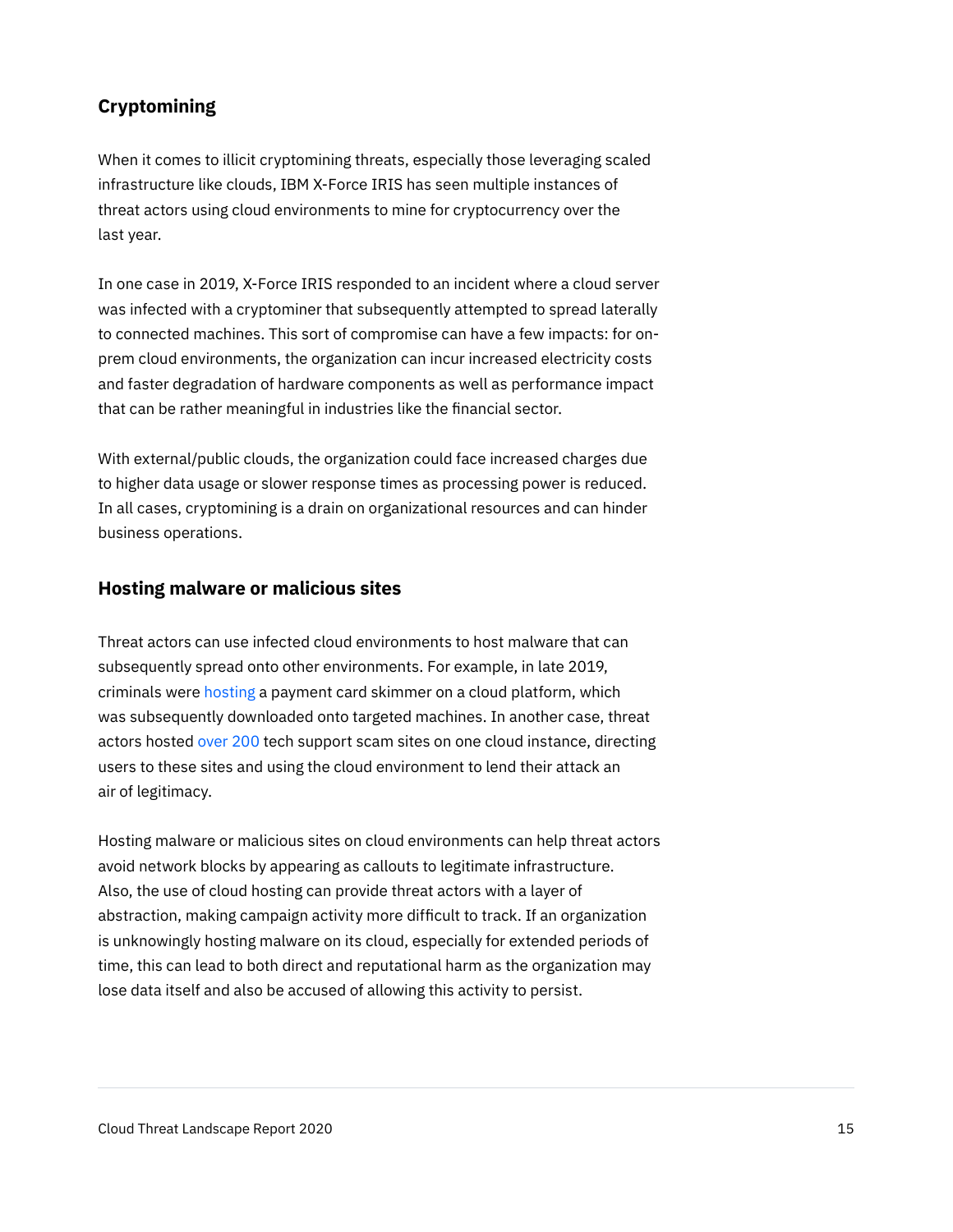#### **DNS compromise**

IBM X-Force IRIS observed multiple incidents in which threat actors compromised cloud-hosted DNS services to redirect employees to different sites.

Playing on the DNS cache poisoning concept, this insidious attack method leverages existing cloud access to cause further harm to an organization and can be difficult for users to detect. This type of compromise can redirect users to sites that attempt to exploit their browsers and drop a malicious payload onto endpoint machines, or it could redirect them to phishing sites to steal their network credentials. In some cases, redirection to advertisements, or clickfraud, is set up to line the pockets of criminals.

While DNS compromise is not a new attack, as organizations continue to shift these services to an external cloud provider, threat actors can find new avenues for potential compromise, and the impact could expand throughout the organization.

#### **Lateral spread**

Threat actors have used a variety of methods to expand from an initial infection into other parts of the cloud environment or on to endpoint boxes that access cloud resources. In 2019, IBM X-Force IRIS responded to an incident in which malware deployed to a cloud environment attempted to spread to other machines via SSH bruteforcing, affecting external local machines accessing the cloud.

Also in 2019, the Exim worm, a Linux worm spreading via Exim servers, was [reportedly](https://www.zdnet.com/article/microsoft-warns-azure-customers-of-exim-worm/) spreading infection automatically via remote exploitation of CVE 2019-10149. The worm would take over a server with the goal of dropping a cryptojacking malware onto it.

This type of lateral spread can compound the impact of a cloud infection and bring it into an organization's internal network space.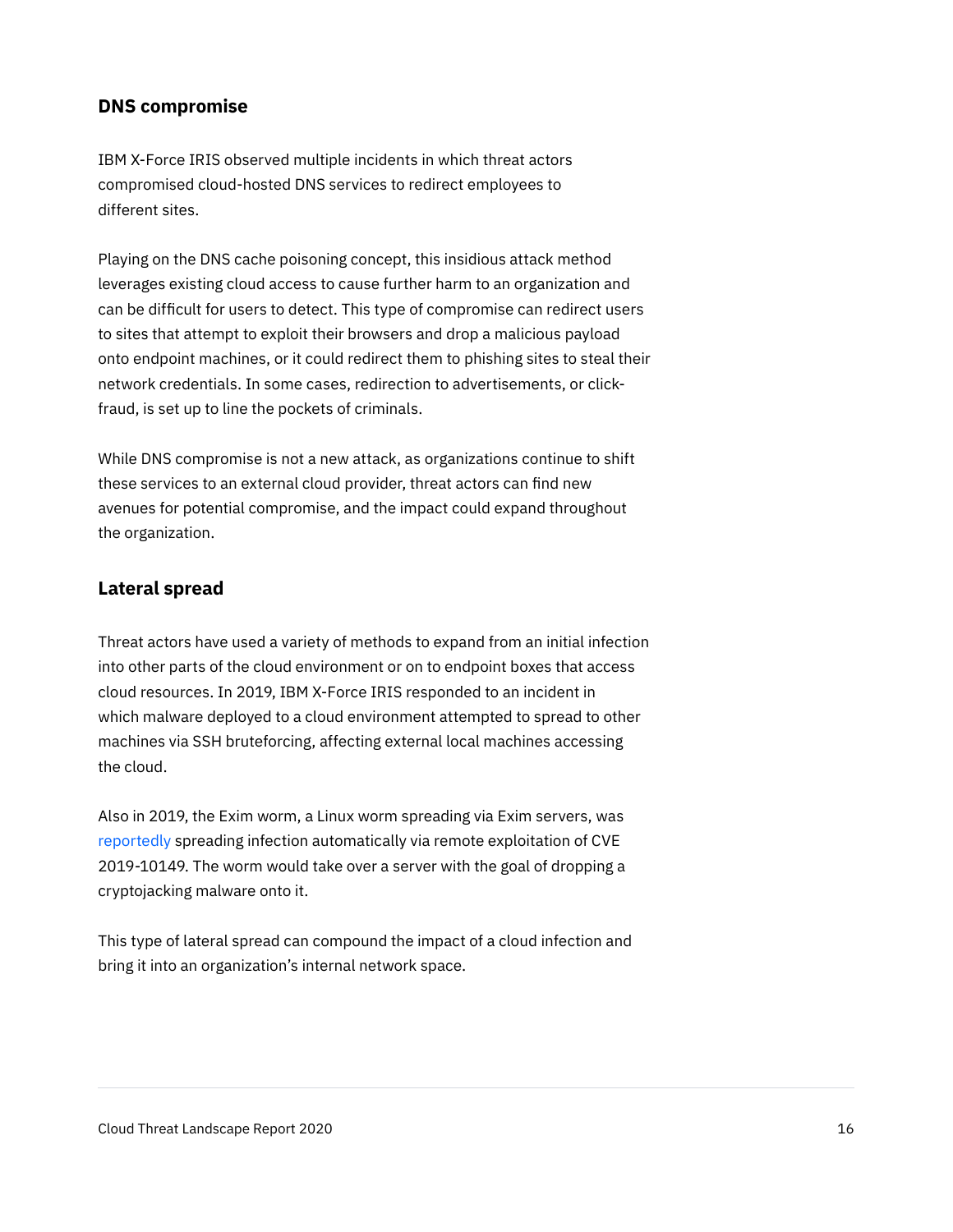## <span id="page-16-0"></span>Cloud-native malware and its evolution

Many cloud-based systems run the same operating systems and applications as their on-premise counterparts, and as a result, much of the malware found operating in cloud environments is the same as that found outside of the cloud. However, there are instances of malware which are specifically designed to either target or make use of cloud systems.

#### **These malware variants fall into three groups:**

- Malware that uses clouds to scale
- Malware adapting to cloud environments
- Malware using cloud environments for operational infrastructure

### **Malware that uses clouds to scale**

By targeting cloud applications or platforms specifically, malware operators can quickly ramp up operations and potentially gain significant profits with a single compromise. One example of a malware family adapting to the new cloud reality is DemonBot, a Linux-based bot which was reported in October 2018. DemonBot targets cloud servers running Hadoop and infects them via a vulnerability in Hadoop's resource management tool.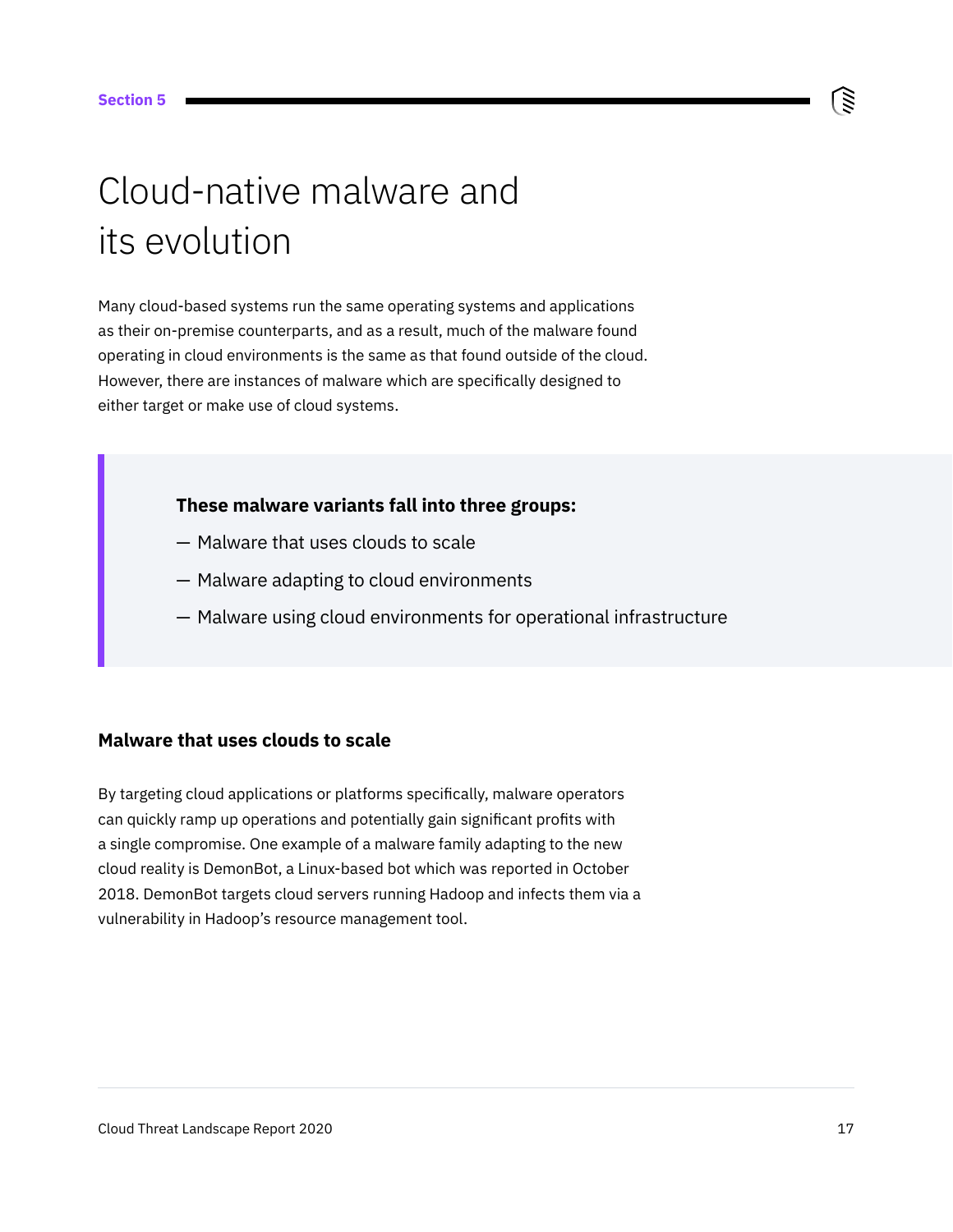X-Force IRIS investigated an instance of DemonBot found in a cloud environment which was detected by the affected organization due to a significant increase in billing and resource usage. In that case, the DemonBot binaries' primary function was to launch distributed denial of service (DDoS) attacks as part of a botnet. With the addition of cloud-targeting capability, malware operators are able to amplify these attacks using cloud resources.

Another malware family that has found use in organizations' cloud adoption is [Graboid,](https://threatpost.com/docker-containers-graboid-crypto-worm/149235/) a cryptomining worm identified in October 2019. This malware targeted and compromised unsecured Docker hosts, onto which it downloaded malicious Docker containers. The malicious containers performed cryptomining and also spread the malware to other hosts.

In June 2019, researchers reported on an attack campaign which also targeted misconfigured Docker hosts in order to infiltrate them. In this case, it was a Linux botnet malware known as **[AESDDoS](https://www.scmagazine.com/home/security-news/cybercrime/trendmicro-researchers-have-discovered-in-the-wild-a-botnet-malware-that-infiltrates-containers-via-exposed-docker-apis/)** that exploited API misconfigurations to deploy the malware on vulnerable containers. This malware was then able to receive commands from a command control server and launch a variety of DDoS attacks.

#### **Malware adapting to cloud environments**

During the last two years, researchers at [Intezer](https://intezer.com/) have observed a significant increase in the number of cyber-attacks targeting Linux servers, mostly in cloud environments. The Linux operating system accounts for nearly 90 percent of all cloud servers.

One example of a threat actor that uses malware to target clouds is the Chinese-affiliated Pacha Group. This group has been targeting cloud-based infrastructures with new, previously undetected malware variants of Linux. GreedyAntd, which shares significant amounts of code with previous variants. Another malware targeting Linux-based file storage systems (NAS servers) in cloud environments is the [QNAPCrypt](https://intezer.com/blog/ransomware/russian-cybercrime-group-fullofdeep-behind-qnapcrypt-ransomware-campaigns/) ransomware. This sort of threat can affect a very large user base and affect damage on troves of data hosted in the cloud.

As cloud environments continue to increase in popularity, Linux-focused malware is likely to continue to grow.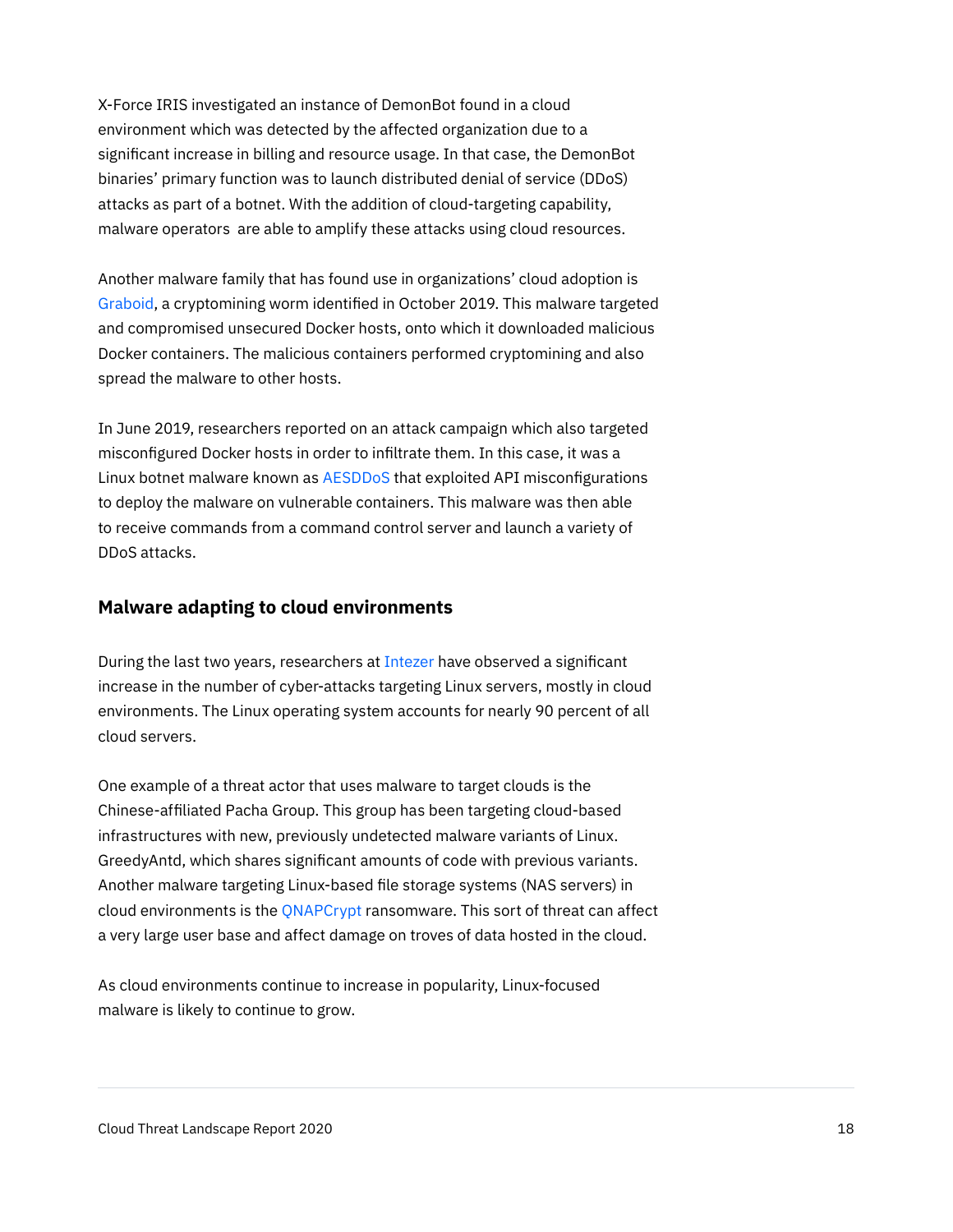#### **Malware using cloud environments for operational infrastructure**

Just as organizations scale up operations, malware distributors, especially those linked with organized crime and nation state attacks, can opt to scale their operations as well. X-Force IRIS has observed threat actors leveraging cloud environments for their malware operations in a variety of ways.

One investigation of [RokRat](https://attack.mitre.org/software/S0240/), a remote access tool (RAT) observed to target victims in South Korea and attributed to ITG10 (AKA APT37, Scarcruft), used legitimate, commercial cloud storage services for hosting payloads and C2 communications. This use of cloud services for infrastructure can be difficult to detect, as organizations' networks can have significant cloud communication as part of normal operations and whitelist legitimate providers. By hosting malware in that sort of a cloud environment, detection of malicious payload downloads can also be more challenging.

Much like RokRat, [Karae](https://attack.mitre.org/software/S0215/) is another backdoor attributed to ITG10, which is also known to use cloud storage providers for C2 communications. In Karae samples analyzed by X-Force IRIS, a legitimate cloud storage service provider was used by the threat actors to host the malware, with account credentials hardcoded into the malware's binaries. Karae gathers information about the victim's system and writes it to a file, which it then uploads to the cloud. It also attempts to download and execute additional binaries from this service.

This tactic overall presents a detection problem because it can blend in with normal and legitimate user activity, and it's also the reason that malware operators of varying motivations opt to use it.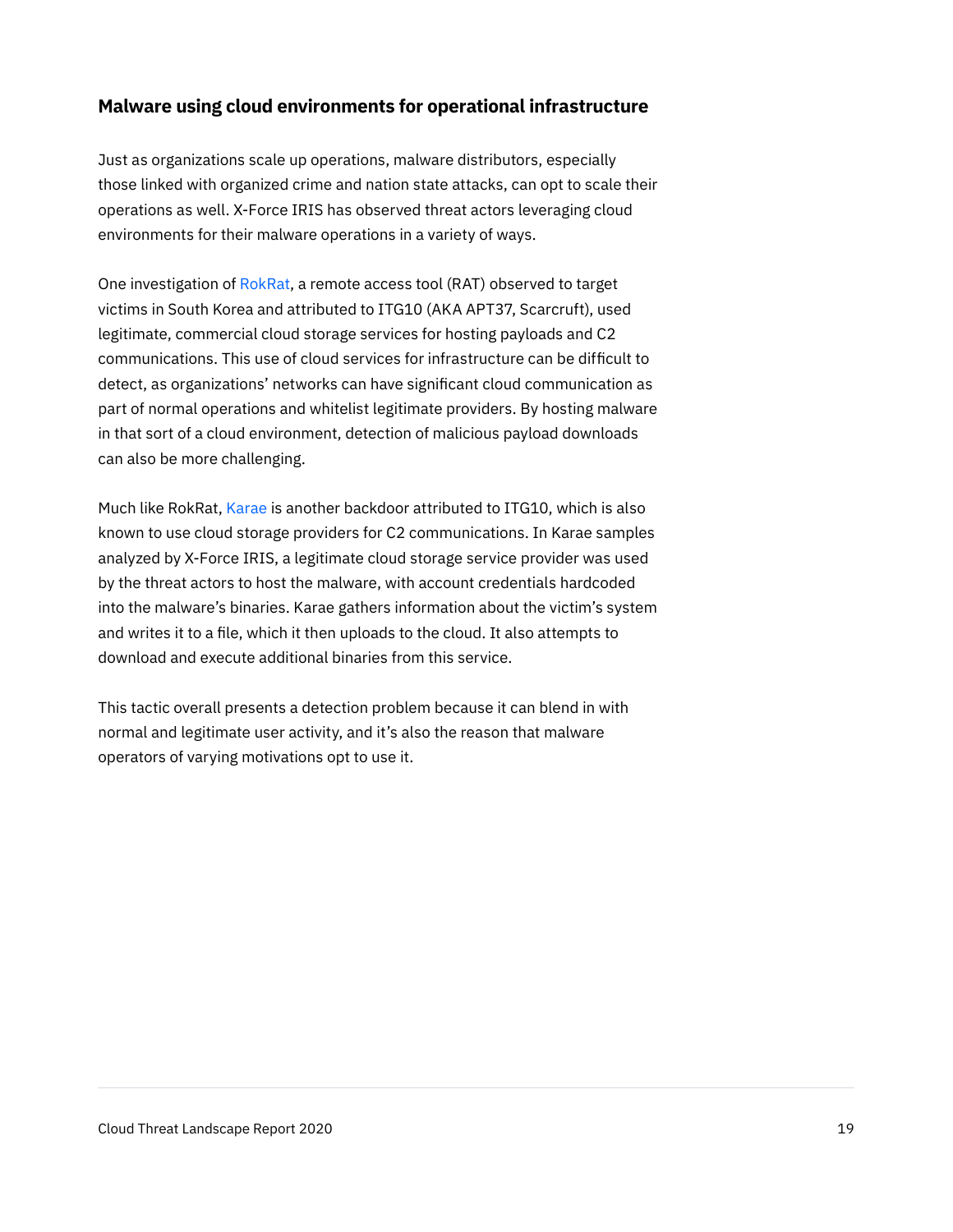### <span id="page-19-0"></span>Recommendations to enhance your cloud security

Responding to a security incident in a cloud environment requires some special considerations outside of the usual method of incident response. From X-Force IRIS's extensive experience in this field, we've compiled some key lessons we've learned while preparing for, and responding to, cloud incidents.

#### **Preparing a safer cloud environment**

#### *Begin with the end in mind*

Before considering moving workloads or data to the cloud, develop a plan as to its purpose. Build security controls into the conception process and take into the account the criticality and sensitivity of operations running in the cloud. Consider [using a partner](https://www.ibm.com/security/services/managed-security-services/x-force-cloud-services?cm_sp=CTO-_-en-US-_-Z81AVOY7) that provides comprehensive security services to help you gain visibility and control of all aspects of your hybrid cloud security as you develop your program.

#### *Use proactive simulation*

Simulate both expected and unexpected security events within your cloud environment to understand the effectiveness of your preparation. This preparation can provide an opportunity to exercise internal playbooks and standard operating procedures. By focusing on testing and improving both technical and operational response skills, organizations can move quickly to remedy issues before damage is done or expands. Furthermore, these exercises can be augmented with tactical information, such as indicators of compromise (IOCs), to support a threat intelligence-driven response scenario.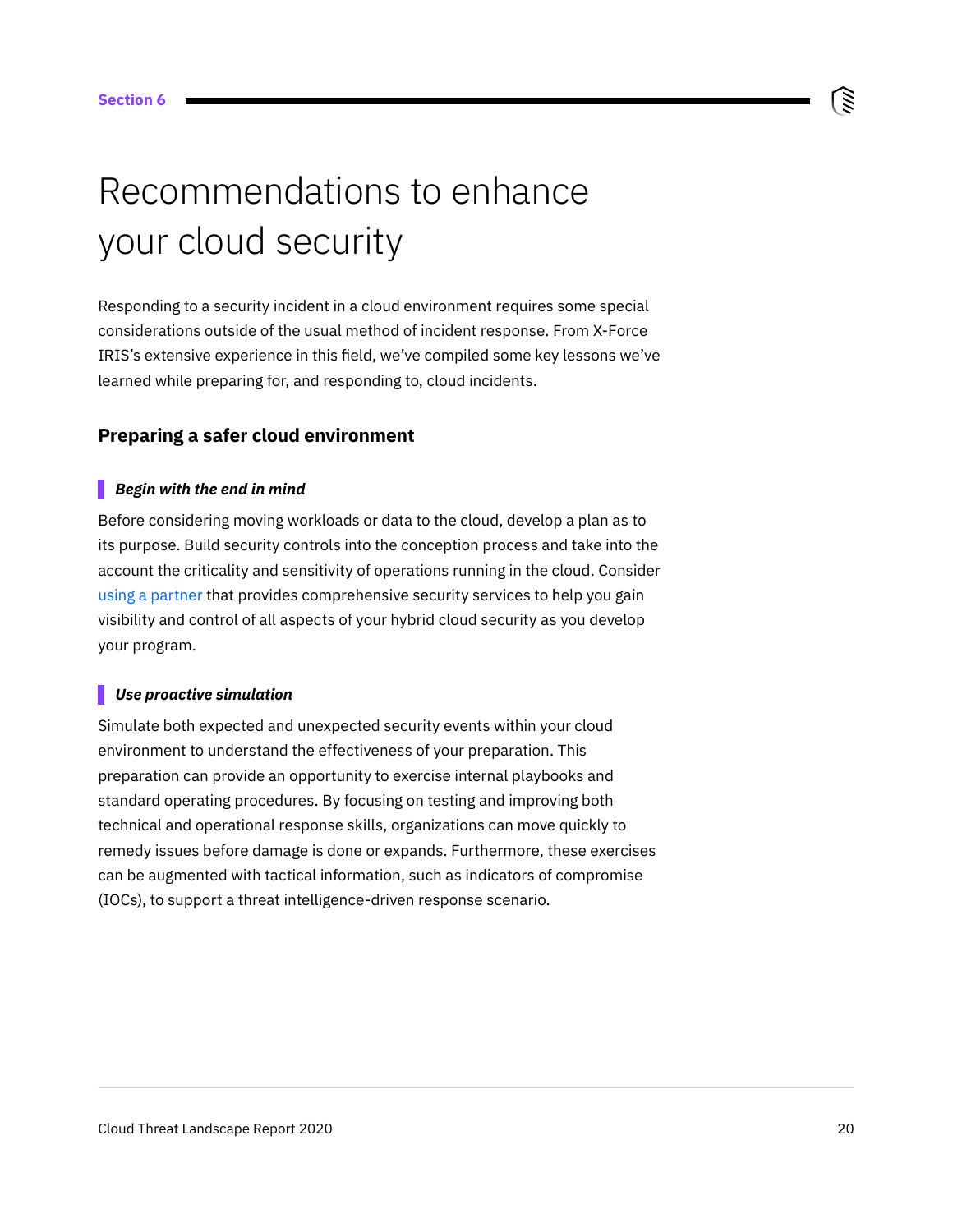#### *Prevent policy "dead spots"*

With external clouds, the responsibility for protecting cloud environments often falls on both the organization and the cloud hosting provider. Cloud hosting is rarely a set-and-forget service, and requires security both on the part of cloud service providers and the organization using the service. Delineating the role for each party at the time of negotiating the contract can help define responsibility, controls, monitoring, and potential liability before an incident. This can help prevent incidents resulting from policy gaps, as well as allow for more efficient detection and incident response.

#### *Apply best practices to cloud security*

Cloud security does have its own approaches, but they also resemble the security of other networks in some respects. Organizations therefore need to apply security best practices to their cloud environments, as clouds are not immune to compromise. To mitigate the threat of unauthorized access, implementing multifactor authentication can help prevent infiltration using stolen credentials.

Privileged account management (PAM) is another important concept in keeping clouds better protected. Restrict accounts to least-required privileges to minimize harm from account compromise and consider using the [zero-trust model](https://www.ibm.com/security/zero-trust?cm_sp=CTO-_-en-US-_-Z81AVOY7). By implementing these practices in cloud environments, organizations can mitigate the risks of incidents or reduce the impact of potential security events.

#### *Monitor and log*

Cloud environments need to be monitored for a variety of matters. From cloud-sprawl to third party access and unexpected outages, proper monitoring can help detect malware and the first sign of an attack. Cloud users should maintain robust logging of events in cloud environment for forensic investigation of malicious activity. The responsibility of monitoring and logging of cloud events should be decided by the organization and the cloud hosting provider prior to starting services to prevent policy dead spots.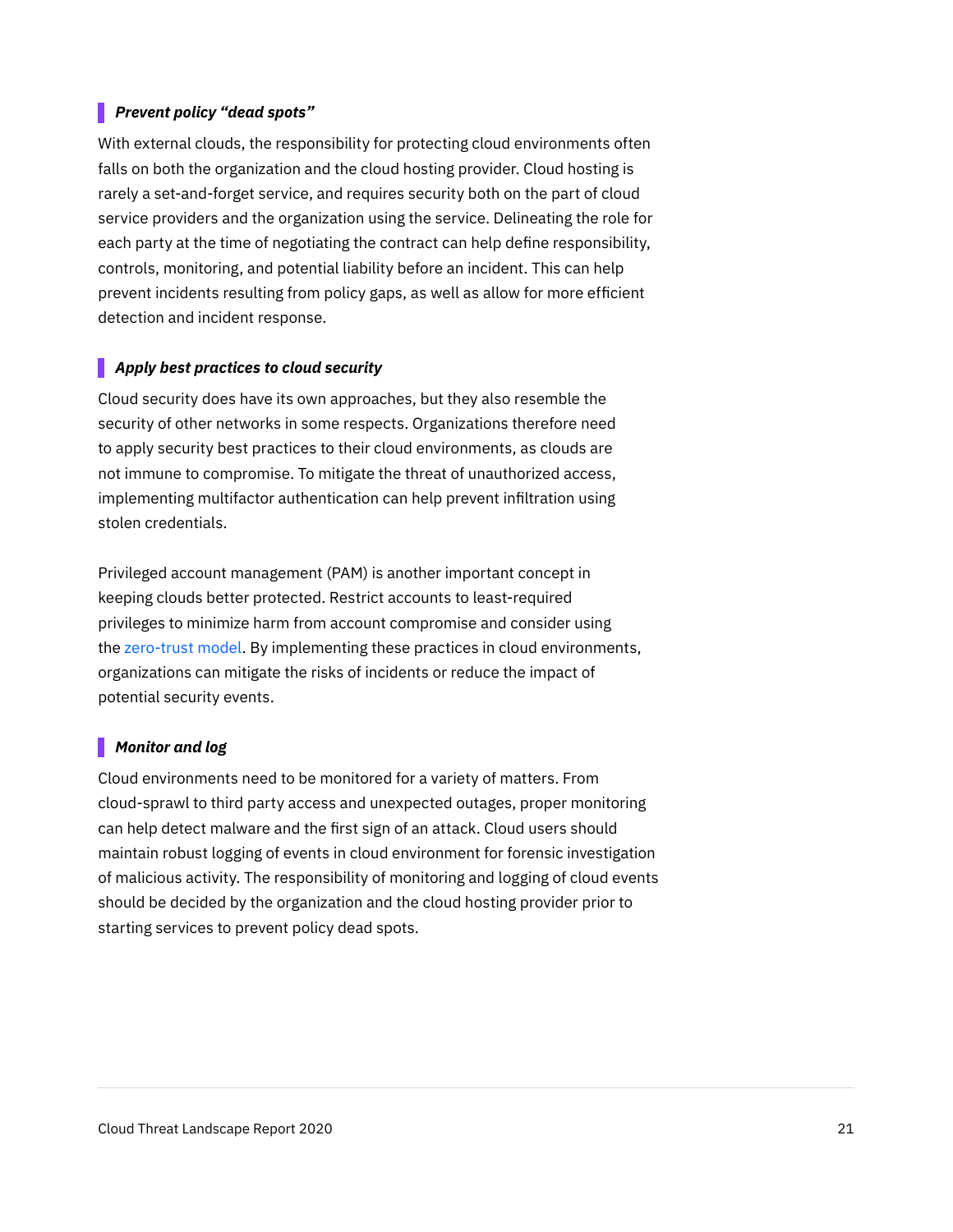#### *Use threat intelligence to monitor threats*

Threat actors continue to evolve and augment their existing arsenal of tactics, techniques, and procedures with new capabilities specifically to target cloud environments. As these capabilities continue to develop, organizations should leverage threat intelligence to monitor changes in targeting and implement effective defenses.

#### **Responding to cloud security incidents effectively**

#### *Don't reimage, redeploy instead*

When organizations terminate their cloud instances, they lose potentially valuable forensic artifacts. Instead of immediately destroying this data, isolating affected systems and standing up known clean images could allow forensic investigators to analyze the infected instance and potentially find additional leads to understand what went wrong and how to prevent it in the future.

In the case of an incident, build a workstation in the cloud for your investigators to perform the work on, then create an image from the compromised servers and collect volatile memory data. Also, doing root cause forensic analysis can prevent IT administrators from redeploying a tainted base image.

#### *Remember bandwidth costs*

One challenge organizations face nowadays is that downloading a large server image after an incident may be cost prohibitive due to the high bandwidth costs associated with moving data out of the cloud environment. Having relevant policies or requirements in place prior to an incident can help reduce the cost of download, especially when an infection could potentially harm other instances on the same cloud.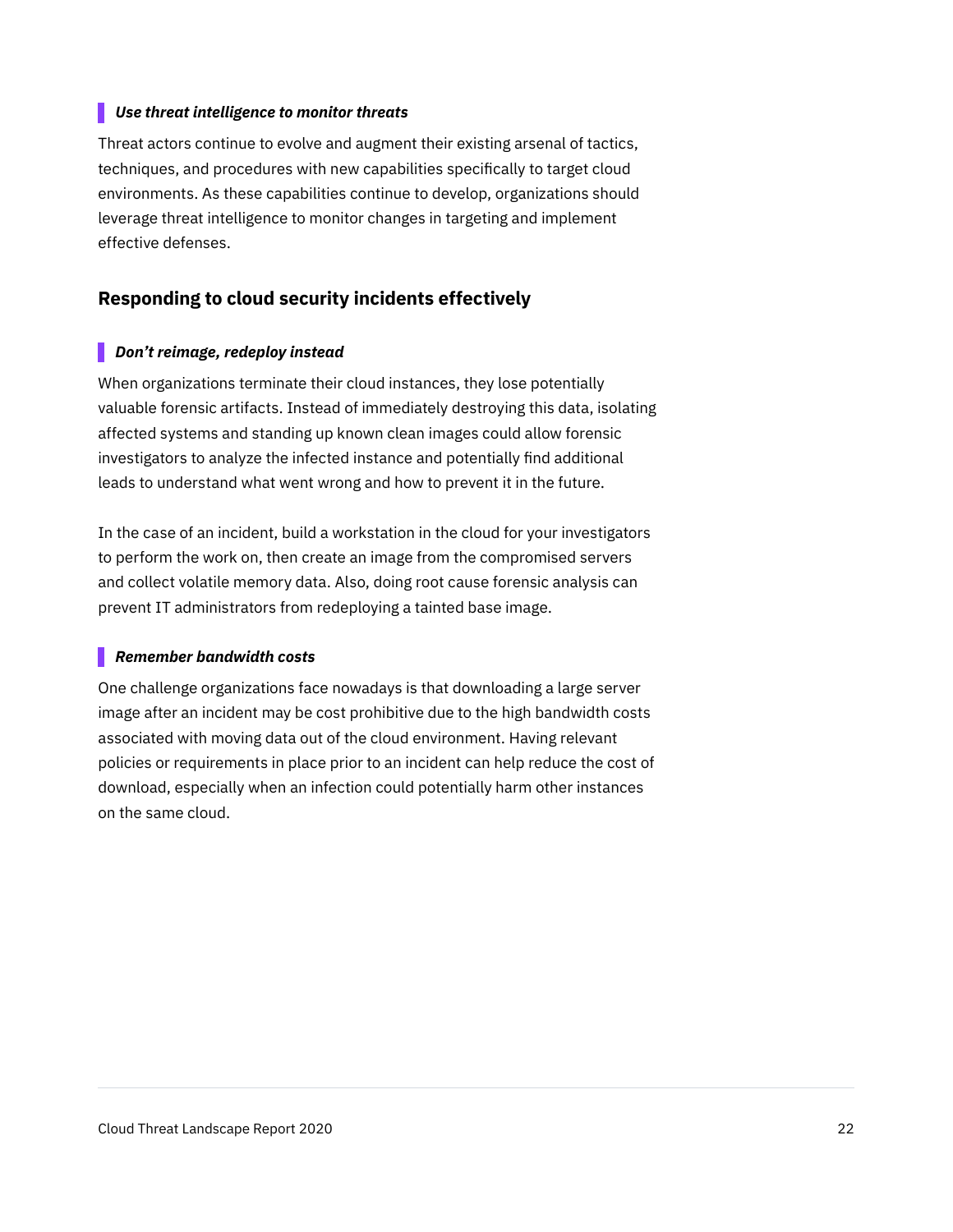#### *Have the right investigative tools*

Cloud security requires the right tools to conduct a thorough investigation if something goes wrong. Many common incident response and forensic tools are only effective in a local environment or an on-premise hosted servers and are not equipped for a cloud environment. However, preparing the right toolkit can enable effective cloud investigations.

Moreover, organizations should include cloud assets in their overall incident response plans and test their cloud security incident response at a tactical level to ensure that the tools they have are capable of working across all the cloud [environments](https://www.ibm.com/products/cloud-pak-for-security?cm_sp=CTO-_-en-US-_-Z81AVOY7) they use.

#### *Automate incident response*

Implementing effective security automation in cloud environments can improve detection and response capabilities, rather than relying on manually reacting to events. For example, by following the Infrastructure as Code (IaC) approach and using tools such as CloudFormation, declarative approach, and the serverless, event-driven Lambda services, a compromised organization can efficiently rebuild the environment from a predefined template. This methodology can lead to accelerated recovery during ransomware or destructive cyber-attacks against that environment.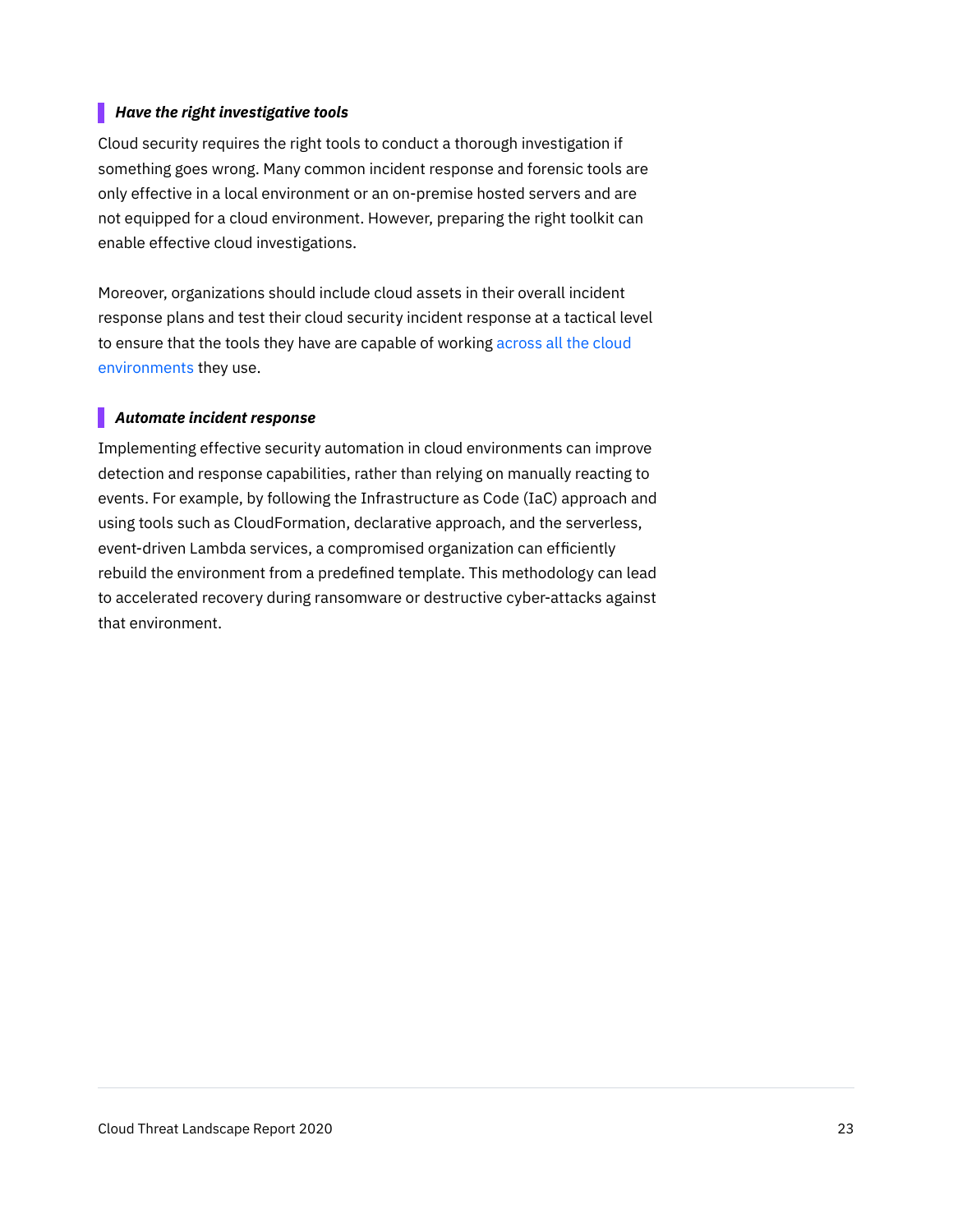### <span id="page-23-0"></span>Conclusion

For those who contract their infrastructure from a vendor, cloud security is a joint effort by both the provider and the user of cloud services. Organizations that operate in the cloud must be aware of the threats to cloud environments in order to properly secure their data and services.

IBM X-Force research indicates that threat actors are also keenly aware of organizations shifting to cloud infrastructure and are evolving accordingly. With the cost of cloud breaches only continuing to grow, organizations need to take steps to protect their cloud-based assets. By being proactive and taking the recommended steps, organizations can better protect themselves as they move into a cloud-based world.

#### **About IBM X-Force**

IBM X-Force studies and monitors the latest threat trends, advising customers and the general public about emerging and critical threats, and delivering security content to help protect IBM customers. From infrastructure, data and application protection to cloud and managed security services, IBM Security Services has the expertise to help safeguard your critical assets. IBM Security protects some of the most sophisticated networks in the world and employs some of the best minds in the business.

[Learn about IBM X-Force IRIS](https://www.ibm.com/security/services/ibm-x-force-incident-response-and-intelligence?cm_sp=CTO-_-en-US-_-Z81AVOY7)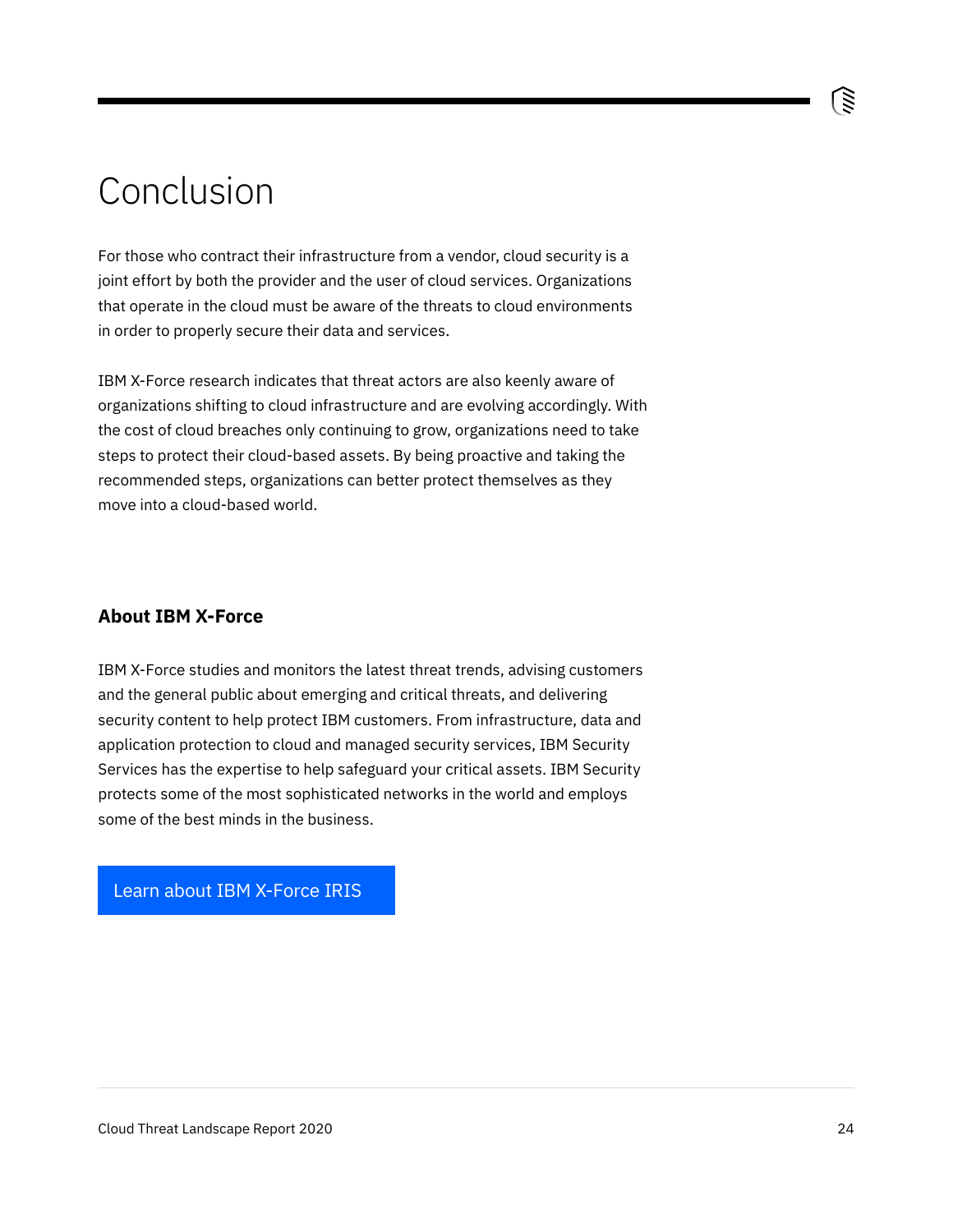### <span id="page-24-0"></span>Endnotes

1. Methodology Caveat: The statistics cited in this paper used a subset of X-Force IRIS's incident response reports between June 2018 and March 2020; this limitation was required due to a variety of reasons including privacy concerns. As a result, the statistics contained herein, while reflective of broader trends observed in cloud security during this timeframe, may be affected by a degree of collection bias.

ভি